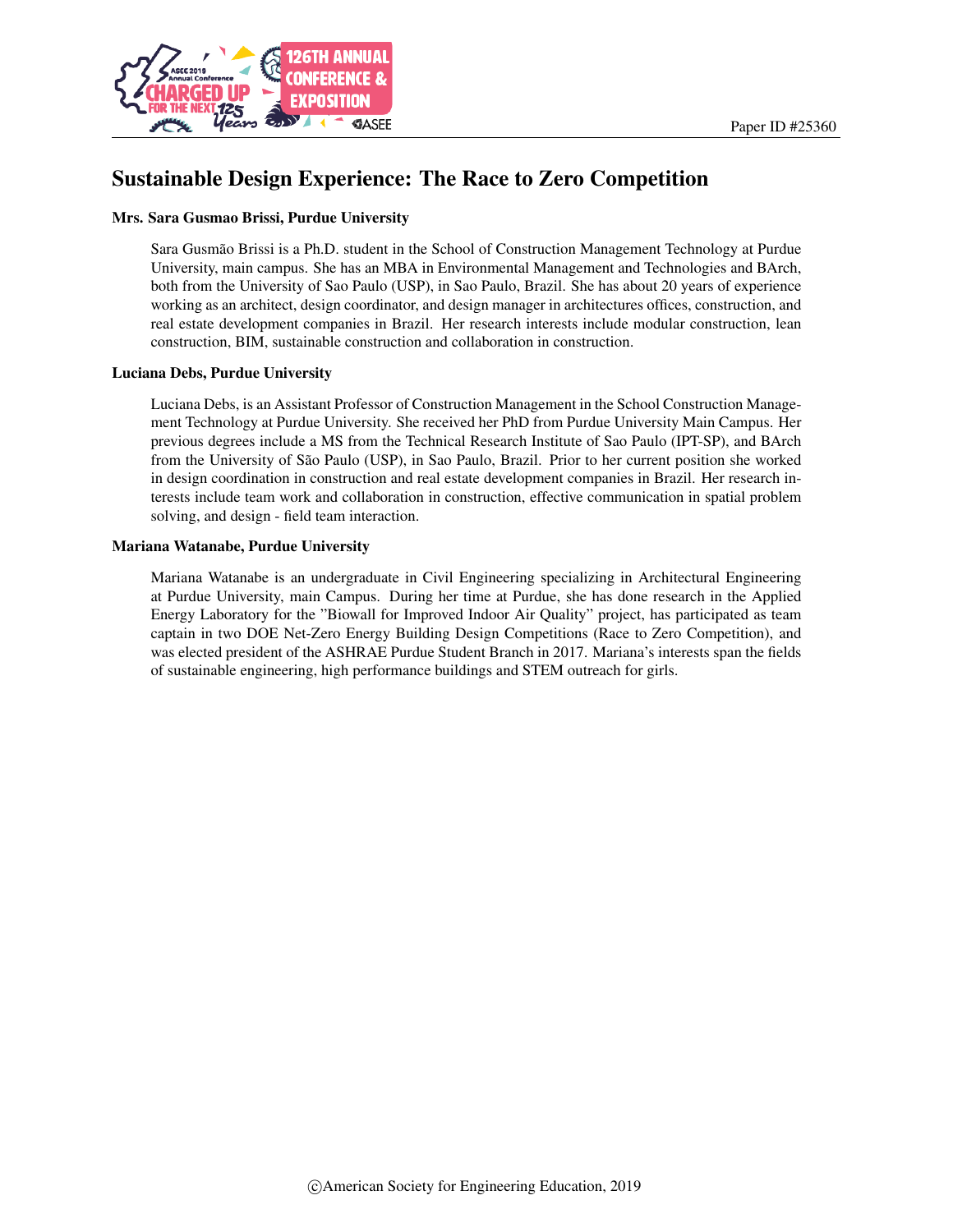# **Sustainable Design Experience: The Race to Zero Competition**

### **Abstract**

The architecture, engineering and construction (AEC) industry has become more complex, requiring changes in both design and construction processes and demanding more collaboration among all the stakeholders. Enhancing collaboration in the AEC industry highly depends on changes in the education of AEC professionals to provide an educational venue for students to experience collaborative learning and develop the required professional culture and skills. By using the Purdue Team's experience in the 2018 RTZ competition as a case study, this paper provides insight into the interdisciplinary collaboration experience of designing a zero-energy building (ZEB) and identifies perceived benefits and challenges for the students engaged in the competition. Complementing the report of the team's experience at the 2018 RTZ, this study emphasizes the importance of teamwork collaboration in the present context of the AEC industry while drawing upon concepts of sustainable construction. The study encompasses data collected from: (1) a survey with all the 8 students, (2) interviews with the faculty leader and the student team leader, and (3) the reflections of two of the authors of this paper based on their own experiences and observations as participants in the 2018 RTZ competition team. Three categories emerged from the data and background literature analyzed: teamwork, education and knowledge, skills, and abilities (KSA). Teamwork category clusters the following themes: (a) teamwork quality (TWQ), (b) teamwork in sustainable construction. Education category clusters the following themes: (a) interdisciplinary teamwork in the university, (b) student competitions benefits and challenges. KSA category clusters the following themes: (a) experience in the field, (b) skills required for interdisciplinary teamwork, (c) KSA benefits and challenges. In terms of teamwork, participants acknowledged their overall performance as good. As for education, all the participants emphasized the great learning opportunity presented by student competitions, but they also commented on some challenges resulting from it.

### **Introduction**

Lately, the architecture, engineering, and construction (AEC) industry has become more complex, requiring changes in both design and construction processes [1]. Three new processes are carrying out an important role to manage this increasing complexity: building information modeling (BIM), integrated project delivery (IPD), and lean construction (LC) [1], [2], [3]. In addition to BIM, IPD and LC, sustainable construction has been drawing much attention from the AEC industry due to the growing concerns on climate change, the depletion of the earth's resources, and the widespread pollution [4].

It is important to emphasize that sustainable construction, BIM, IPD and LC are processes that require effective collaboration among team members and a holistic design approach to guarantee the construction of buildings with high overall performance. Holistic design relies on a comprehensive analysis of all the building components and systems during the design phase, considering the entire lifecycle of the building [5]. However, up to date, holistic design is not really "holistic" because it mostly focuses on issues related to energy consumption [5]. This fact is reasonable given the growing concern about power generation and consumption growth verified all around the world.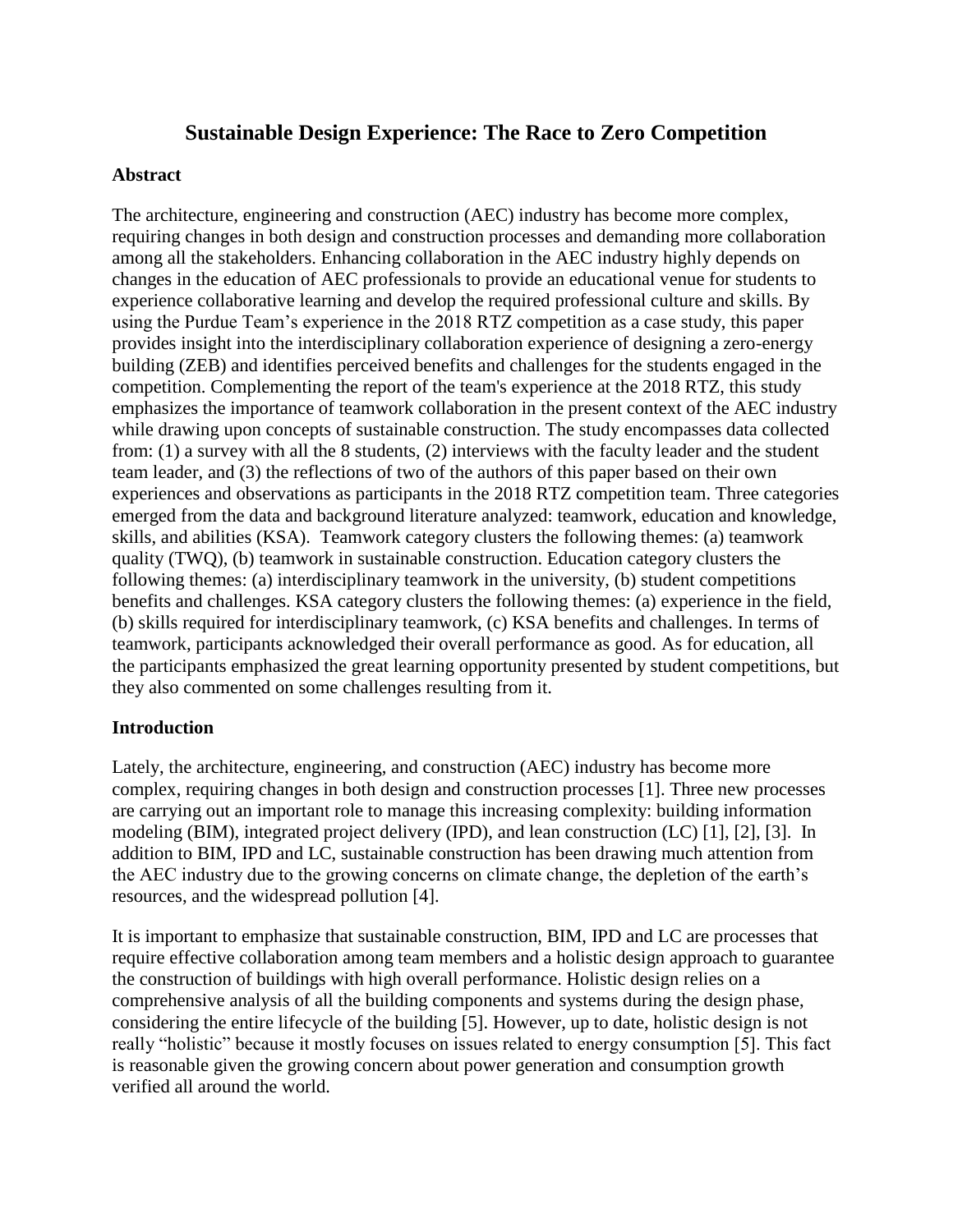Many countries are developing codes and tools to promote building sustainability and the construction of high-efficient buildings. In the European Union (EU), the recast of the Energy Performance of Buildings Directive introduced the obligation for nearly zero energy buildings (nZEB) and stated that "Member States shall ensure that (a) by 31 December 2020, all new buildings are nearly zero-energy buildings; and (b) after 31 December 2018, new buildings occupied and owned by public authorities are nearly zero-energy buildings" [6, p. 153/21]. In the United States, the Department of Energy (DOE) has established guidelines for homes participating in the DOE Zero Energy Ready Home Program [7]. In addition, the U.S. government has mandated "that all new construction of Federal buildings greater than 5,000 gross square feet that enters the planning process is designed to achieve energy net-zero and, where feasible, water or waste net-zero by fiscal year 2030." [8, p. 15874].

The U.S. DOE is also inspiring university students to engage in sustainable building design through a program called Race to Zero, which is an annual competition focused on the design of ZEB buildings (housing or elementary school). The Race to Zero student design competition is opened to graduate and undergraduate students from any interested program of different institutions worldwide [9].

Competitions can be an effective tool for student engagement and collaboration, but it can present some drawbacks or challenges for students, such as worsened academic performance, disappointment and stress [10]. It is important to emphasize that even defeat can benefit competition participants, because they will learn from real-world experiences, dealing with time shortage and learning from losing [11]. The study of student's participation in student competitions is important to evaluate the benefits and challenges perceived through these experiences. [11], [12].

Purdue University participated in the 2018 Race to Zero (RTZ) competition with a multidisciplinary team of AEC graduate and undergraduate students. This was the second time the university participated in the RTZ competition (Purdue University also participated in the 2017 competition). In both opportunities the experience was based on collaboration among participants in a real-world practice, which may benefit students' future academic and professional lives. By using Purdue Team's experience in the 2018 RTZ competition as a case study, this paper provides insight into the interdisciplinary collaboration experience of designing a zero-energy building (ZEB) and identifies perceived benefits and challenges for the students engaged in the competition.

As participants of the 2018 RTZ Team, the authors include their reflections about their experience in the competition. Complementing the report of the Purdue team's experience at the 2018 RTZ, this study demonstrates the importance of teamwork collaboration in the present context of the AEC industry while drawing upon concepts of building information modeling (BIM), integrated project delivery (IPD), lean construction (LC) and sustainable construction.

# **Background**

*Teamwork, Teamwork Quality and Knowledge, Skills, and Abilities (KSA)*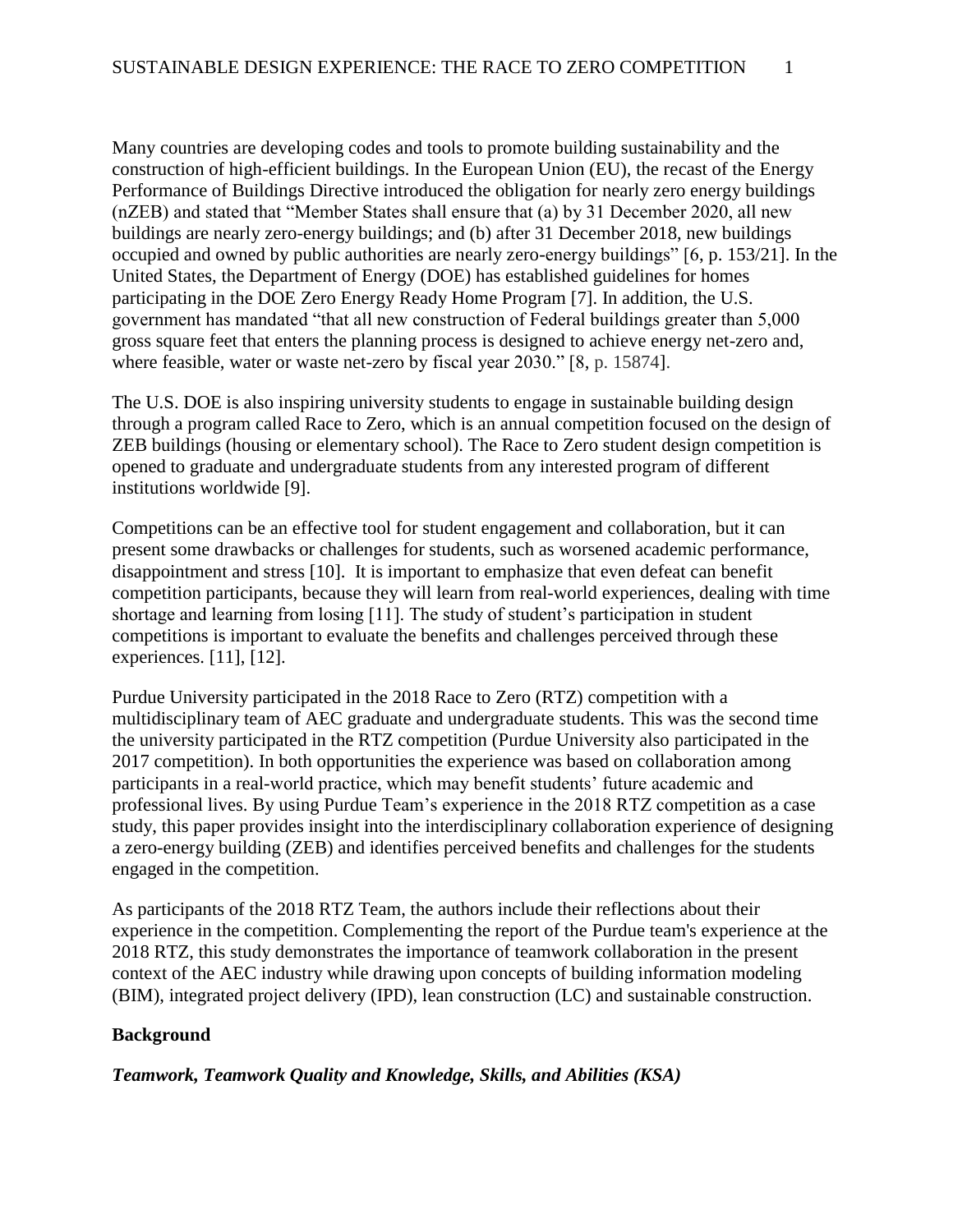For this paper, the authors define a team as a group of persons associated to develop a work or activity involving interdependency and shared goals. Teamwork, in turn, is defined as the collective effort of a group of people to solve a problem, involving interdependent components of team performance [13].

Research on teamwork reveals the importance of the interactions among team members and trust is usually mentioned as one of the most important components for cooperation between people and teamwork, because based on values and attitudes of team members, trust can be built in a group, "allowing them to manage the risk associated with their interaction so that they can jointly optimize the gains that will result from cooperative behavior" [14, p.532].

Expanding the topic, Hoegl and Gemuenden [15], argue that the quality of the interactions in teams depends on six facets, which are the base of teamwork quality (TWQ):

- Communication is the exchange of information among the team members, which can be formal and informal, the latter being the most important to evaluate teamwork quality.
- Coordination is related with the organization of the team members and the work.
- Balance of members' contributions refers to the ability of all team members to contribute with significant knowledge to achieve the common goal.
- Mutual support is the collaborative relationship between the team members.
- Effort is related to an equal workload sharing among team members.
- Cohesion refers to the degree of commitment and engagement among team members.

Research suggest that good interactions in teams and teamwork quality highly depends on the team members' KSAs [16], [17]. Stevens & Campion [18] define KSAs as the required characteristics of team members to adequately perform their tasks in a team, which can be divided into:

- Interpersonal KSAs related to interpersonal relations management, they include conflict resolution, collaborative problem solving and communication KSAs.
- Self-management KSAs related to managerial activities, they include goal setting and performance management, and planning and task coordination KSAs.

In light of the great diversity of stakeholders and the issues related to the planning and construction of buildings and complex real estate projects [1], previous literature suggests "that design and construction activities need to move from a siloed to an integrated approach to improve performance and provide significant benefits for all project stakeholders" [19, p. 36]. This integrated approach is vital to promoting the design and construction of high-performance sustainable buildings and engages collaborative work by requiring AEC industry professionals to develop a holistic view as well as a high degree of expertise and knowledge in the design and construction process [20].

Despite the current push to a more integrated approach, the AEC sector is still facing problems related to information sharing and miscommunication, due to an obsolete design process based on a linear and fragmented approach in which many decisions are made without consulting the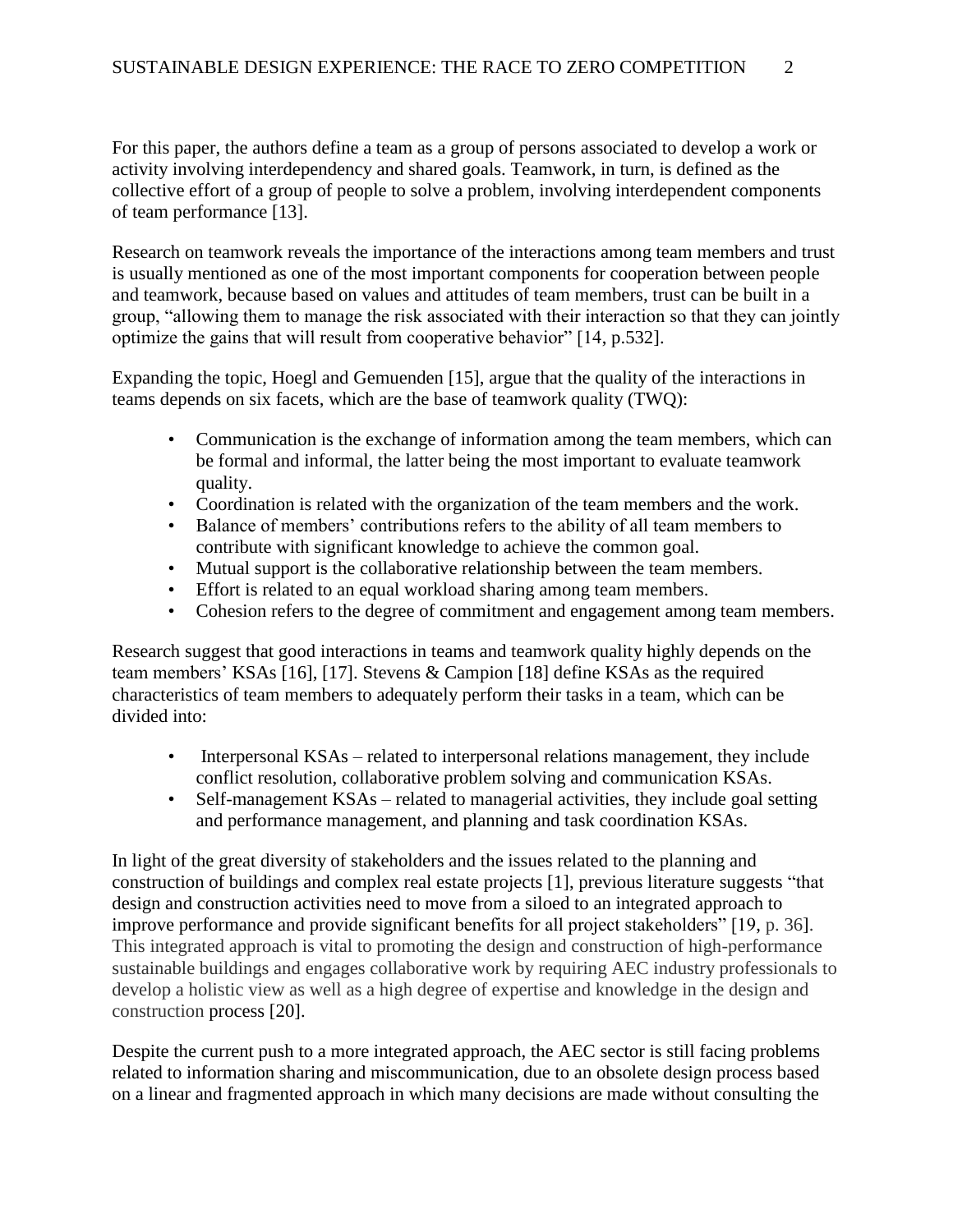specialists in the field [21]. The AEC industry needs enhanced communication and collaboration among project team members through all phases of the project. Frequently, "relationships within AEC teams are adversarial, lacking collaboration and cooperation" [22, p.70]. This fact clearly shows the existence of a gap between architecture, engineering, and construction "leading to suboptimal solutions, poor constructability and operability, rework in design and construction, and lack of innovation" [20, p.371].

Architecture, engineering, and construction (AEC), the three main disciplines traditionally related to the design and construction, have recently experienced deep changes to adjust to new processes and demands in the AEC industry: BIM, IPD, LC and sustainability are practices and concepts highly beneficial to the AEC industry, which rely on interdisciplinary collaboration. In fact, collaboration between architects, engineers and construction managers is expected because all these professionals should be working towards a common goal to deliver a finalized built structure. However, an important issue to be overcome lies in the fact that these professionals are prepared to think about their own scope of action, resulting in conflicting goals between AEC industry stakeholders. This adversarial process starts with formal university education, which is most often based on the division of schools and disciplines [23], and research has shown little exposure of students from AEC courses to one another [24].

Enhancing collaboration in the AEC industry highly depends on changes on the education of AEC professionals to provide an educational venue for students to experience collaborative learning and develop the required professional culture and skills [21], [25]. Educational institutions seek to create educational programs that teach students skills such as team working, collaborative decision-making and communication. However, research demonstrates that the current approach is not sufficient to develop student's skills for industry practice [26]. "Effective learning can only take place in larger, multidisciplinary team scenarios" [26]. The best way for AEC education institutions to promote students' professional identity is disseminating crossdisciplinary collaborative courses, projects, assignments and even competitions that simulates real-word experiences [25], [26].

#### *Three Processes Demanding Collaboration in the AEC Industry*

**Building information modeling (BIM).** Building information modeling (BIM) allows the development of a holistic design represented as a virtual information model that can be shared by a multidisciplinary team. This way, each professional contributes with discipline-specific data to the single shared model, reducing information losses and redundancies, as well as providing more comprehensive information to building owners [27]. In fact, BIM can be used throughout the building life cycle, beginning with the planning and design phase of the project, and extending to supporting processes such as project management, cost management, construction management, and facility operation. [28]. BIM is a new approach to design, construction, and facility management involving a process of information management, not a drafting/modelling tool, therefore, the correct way to work with BIM demands professional qualifications beyond drafting-related ones [27], [29].

**Integrated Project Delivery (IPD).** The American Institute of Architects (AIA) defines IPD as: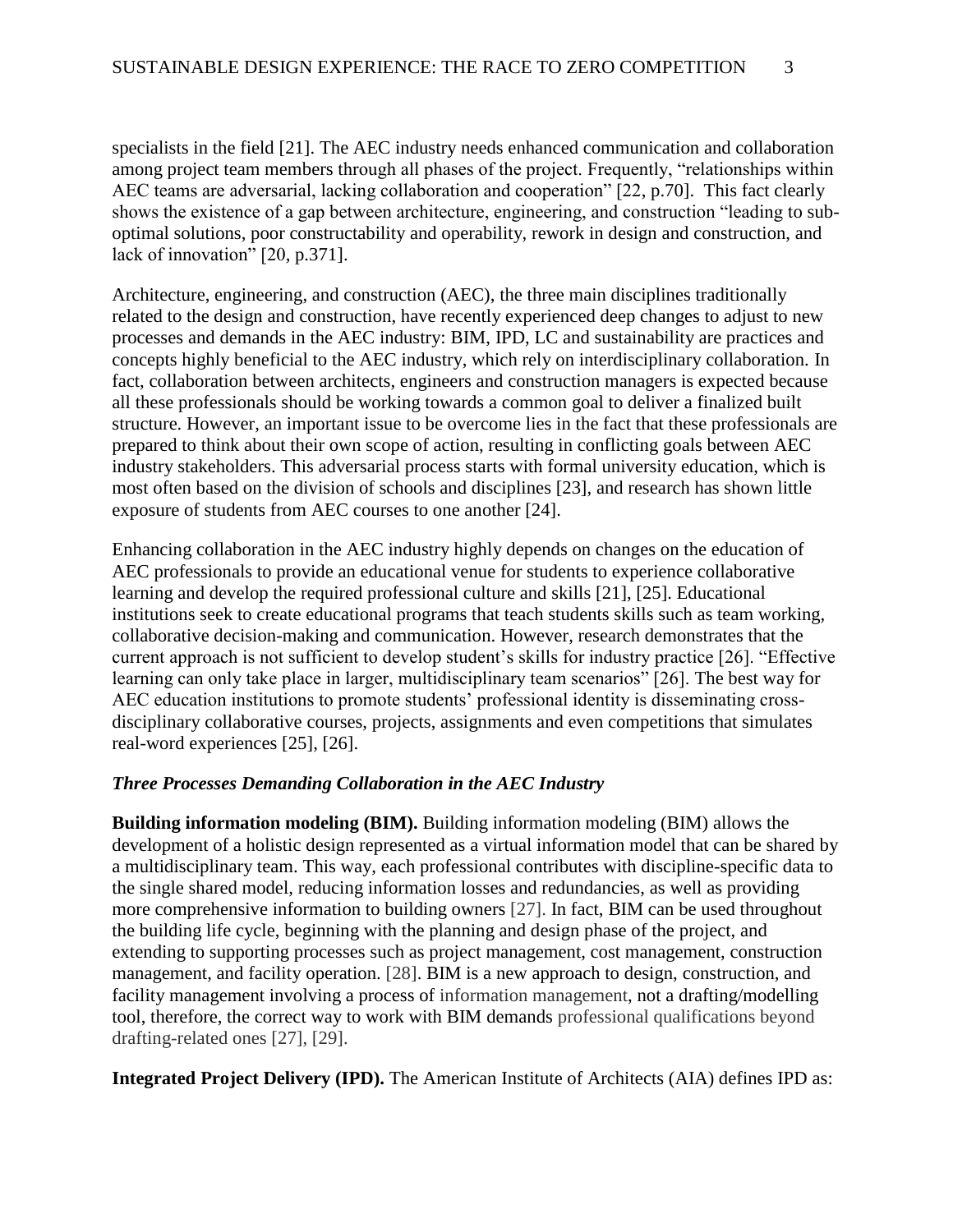A project delivery approach that integrates people, systems, business structures and practices into a process that collaboratively harnesses the talents and insights of all participants to optimize project results, increase value to the owner, reduce waste, and maximize efficiency through all phases of design, fabrication, and construction [30, n.p.].

According to Kent and Becerik-Gerber [1], there is not an accurate definition of IPD accepted by the whole AEC industry, but they suggest that IPD can be defined through three principles: "(1) multi party agreement; (2) early involvement of all parties; and (3) shared risk and reward" [1, p. 818]. IPD requires that all stakeholders come together in the beginning of the building process and have shared risk and rewards, which reduces adversarial relations in the process and encourages a true multidisciplinary collaboration. Based on these explanations it is possible to realize that IPD is a highly collaborative process just like building information modeling (BIM). In fact, IPD as a new project delivery system facilitates the use of BIM and vice versa, since they are complementary processes in construction projects with the objective of integrating the experience of project teams from the first stages of the project to completion construction [1], [31].

**Lean Construction (LC).** Lean Construction "is a way to design production systems to minimize waste of materials, time, and effort in order to generate the maximum possible amount of value" [32, p. 211]. Thinking of a construction project as a temporary production system, the goal of lean construction is to deliver a quality product built on value maximization and waste minimization. In fact, three key concepts are important to better understand lean constructions: value, flow and pull [33]. In LC the meaning of "value" is not only cost, but mainly the customers' satisfaction. Flow refers to the movement of information and materials and through the professionals involved with the project, including the production workflow as well. Pull is related to planning techniques that control the flow of information and materials in a collaborative way, breaking down projects into parts, beginning with the final goal and working backwards to define and monitor the project schedule [2], [33]. Lean construction process is consistent with IPD and BIM processes to stimulate team ability and generate benefits to the AEC industry.

# *Sustainable and Highly Efficient Zero Energy Buildings Design*

The AEC industry is moving towards sustainable building practices in an effort to reduce its a great share of energy, water and materials consumption [34]. However, even if sustainability is an important consideration for the AEC industry today, economic interests are the biggest driver in decisions related to building and construction [34].

Today, buildings are expected to be highly efficient in many ways, such as maximizing usable space and environment comfort for the occupants, while minimizing the generation of waste and pollutants, and resources consumption – water, energy and materials. Highly efficient buildings meet the requirements to be sustainable buildings, since efficiency and sustainability go hand in hand [35]. On the other hand, considering that highly efficient buildings and financial returns are closely linked, energy efficiency in buildings ends up being the most relevant topic related to sustainability. The terms Zero Energy Building (ZEB) and almost Zero Energy Building (nZEB) have become commonly employed in the AEC industry. A ZEB is a building whose total amount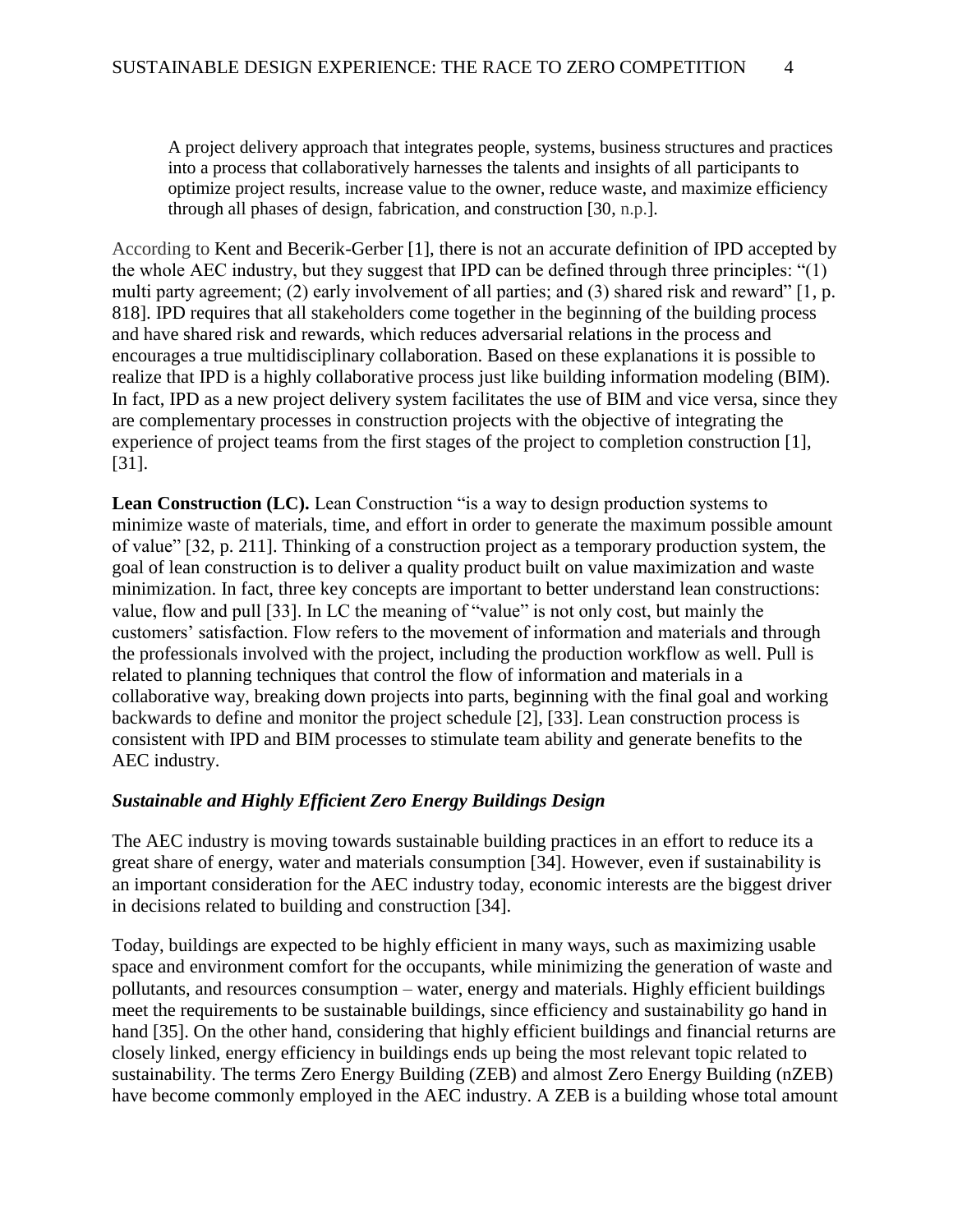of energy consumption on an annual basis is equal to or less than the amount of renewable energy produced by the building itself.

As a result of the increase in design needs and requirements, buildings are becoming more and more complex, demanding the collaboration of qualified professionals during all phases of their lifecycle, that is, from the design phase to eventual demolition. It is important to emphasize that in the AEC industry the most effective actions occur during the design phase; that is, decisions made during the early stages of design strongly impact the performance of the building throughout its life cycle, which reinforces the need to promote interdisciplinary collaboration during the design phase of the construction process [23].

The processes related to sustainable construction and building efficiency follows the overall design process, but in this case collaboration among team members is even more important and not only during the early stage of the project, but during the whole project lifecycle. Beginning with an outline, as a holistic system, the building design is then gradually detailed in design iterations with the multiple team members, and sustainability requirements, first defined at highly abstract level, become more specific. A sustainability benchmarking, that is, a comparative assessment of the sustainable definitions adopted, shall be made at the end of each project phase to refine the proposed solutions [20].

# **Research Context**

The U.S. Department of Energy Race to Zero Student Design Competition is an annual competition that challenges students to create zero energy buildings (ZEB). In the 2018 Race to Zero, teams could choose between two different types of ZEB: residential (single or multi-unit) or institutional (elementary school) buildings. The 2018 RTZ Purdue team comprised seven student team members, one student team leader (STL), two faculty advisors and one faculty leader. Six student team members were selected jointly by the faculty leader and STL. The seventh member (landscape architect) was chosen after the development of the project had already been initiated. The team also counted on the collaboration of industry advisors, according to the RTZ competition requirements.

The chronology of the Purdue team participation in the 2018 RTZ is presented as follows:

- 1. Mid-September 2017 Purdue team began to be formed in with the initial participation of two members and the support of an advisor from the School of Construction Management Technology, which are the authors of this study. Following, the two team members began the work of defining the type and the location of the building.
- 2. End of September 2017 the team decided on developing an elementary school zero energy building in Indianapolis; two faculty advisors and four more students had joined the team.
- 3. Beginning of October 2017 another member joined the team and the conceptual design began to be developed.
- 4. November 7, 2017 the Project Introduction was submitted encompassing some preliminary data and technical information of the ZEB project, such as project type,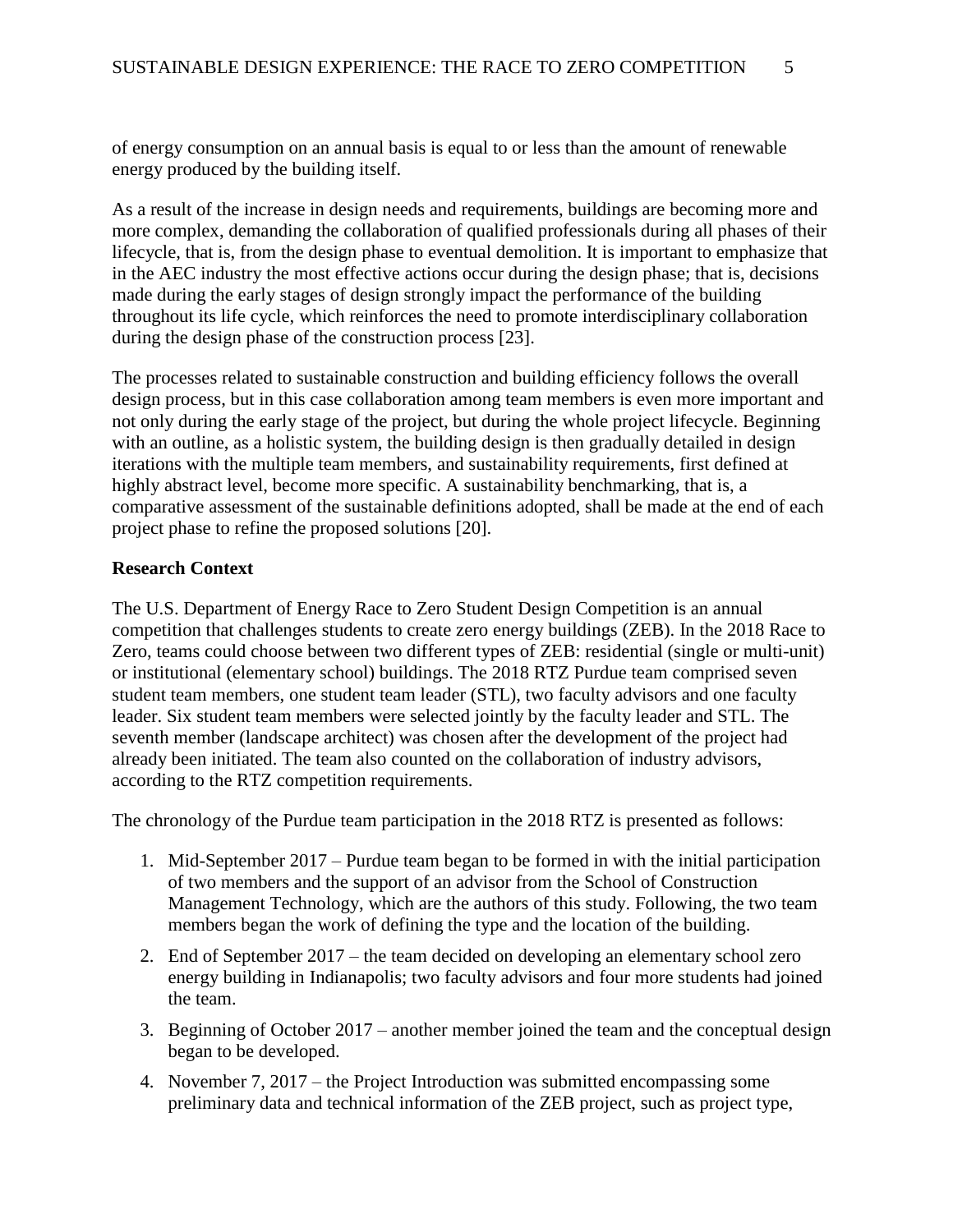location, area, and technical concepts, in addition to the team information. After that, the team evolved with the building design, detailing and technical specifications, evaluation of energy performance and costs.

- 5. Beginning of December 2017 the last member joined the team to develop the landscape design which was very significant for the project.
- 6. February 20, 2018 the Project Progress Report was submitted, encompassing plans, 3D renderings, the project's highlights and the architectural goals. The team kept working after this submission.
- 7. March 6, 2018 the Purdue team leader was informed that the project was not selected to participate in the final competition.
- 8. March 21, 2018 one of the researchers sent the survey to the RTZ Purdue team. All Purdue team student members and the faculty leader agreed to participate in this study.

Soon after the 2018 RTZ announcement of the teams selected for the final competition, the group split, but two of the original team members still decided to attend an internal Purdue exhibition promoted by the school of Ecological Environmental Engineering (EEE). The Undergraduate Environmental Programs & Research Expo was held on April  $12<sup>th</sup>$ , 2018 and the two former members of the 2018 RTZ Purdue team presented a poster showing the main aspects of their project.

# **Methodology**

# *Research Questions*

Our purpose is to explore the participants' perception of their experience in the 2018 Race to Zero competition by using the following research questions:

- 1. How do participants perceive their interdisciplinary teamwork experience in the 2018 RTZ competition?
- 2. How do participants perceive their skills to participate in the 2018 RTZ competition?
- 3. What are the academic, professional and personal benefits and challenges perceived by the participants in the 2018 RTZ competition?

# *Research Design*

In this exploratory research, we use a case study to answer the research questions. The case study suits very well for this study, especially because we want to investigate "a contemporary phenomenon in depth and within its real-life context, especially when the boundaries between phenomenon and context are not clearly evident" [36, p. 18]. Thus, to answer the posed research questions, we studied the 2018 Race to Zero competition Purdue Team (defined as the unit of analysis) in relation to the concept of interdisciplinary teamwork.

We have adopted some procedures defended by [37], [38] to enhance the quality and credibility of this study: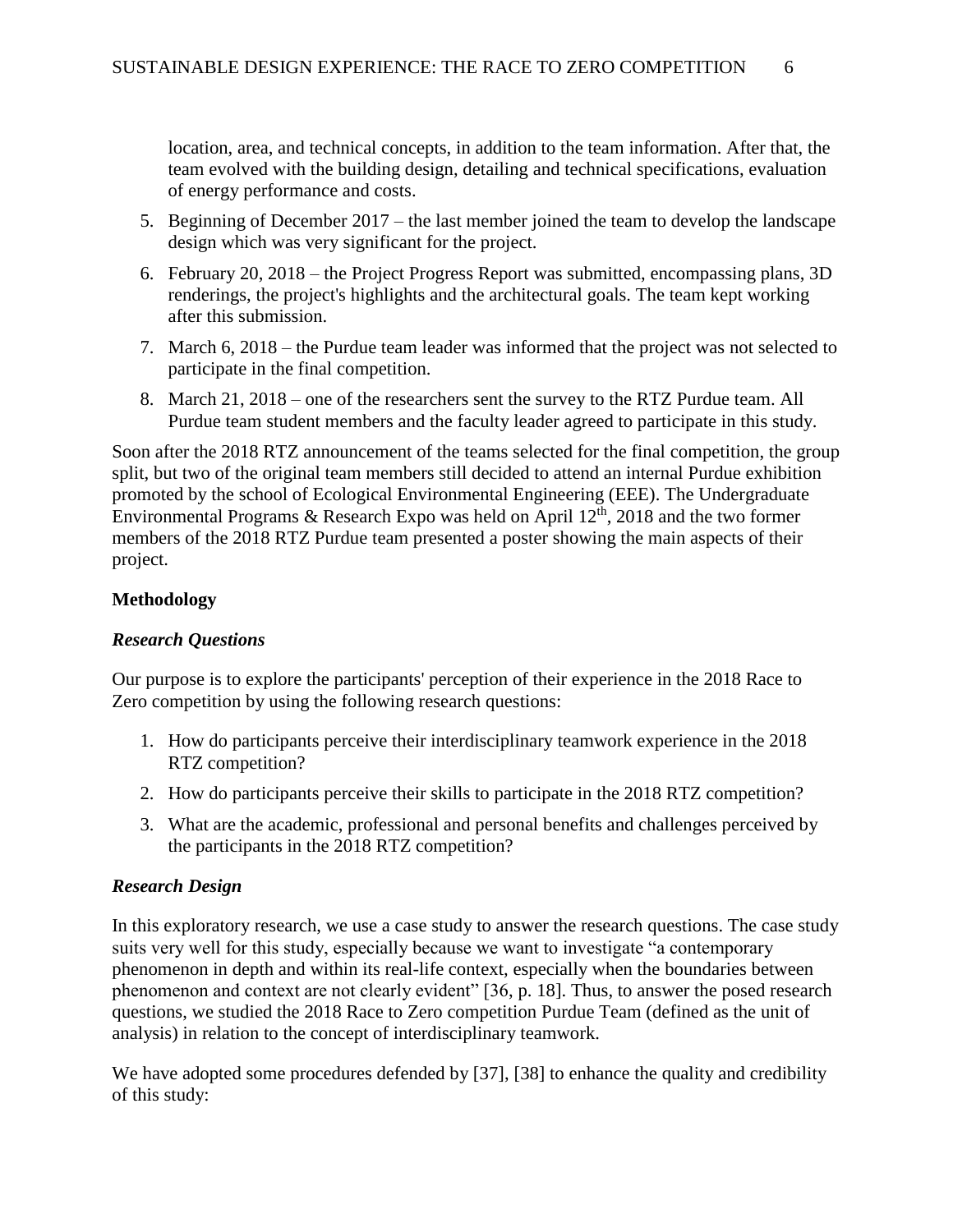- 1. Systematic data analysis search for alternative themes, divergent patterns, and rival explanations; constant comparison of quotations and codes; analysis connected to the research design and purpose.
- 2. Triangulation use of two different sources of data (survey and interviews) to integrate and triangulate data; use of another analyst to review findings.

# *Data Collection*

The data used in the study was gathered from a survey with the 2018 Race to Zero competition Purdue team students, interviews with both faculty leader and the student team leader (STL), and the experience of the authors as participants in the 2018 RTZ competition Purdue Team.

We obtained prior exemption of this study from the Purdue Institutional Review Board (IRB Protocol # 1803020364). Participation in survey and interviews was optional and all the participants were aware that data from the surveys would be anonymized prior to analysis and reporting. The participants names were substitute by a randomized key (P1 through P8).

The survey consisted of an online questionnaire, with standardized multiple-choice and openended questions, developed and distributed through Qualtrics platform. All the 8 students participated in the survey, including the STL. In addition to the questionnaire, one of the authors conducted two face-to-face semi-structured interviews, which posed open-ended questions, focused on interpretative answers, allowing the participants express their opinions, feelings and experiences. The two interviewees were the faculty leader and the student team leader, because their leadership position in the Purdue team ensured a different view of the experience to be explored through interviews. The interviewing process involved asking questions, listening to and audio recording answers from the two respondents. A manual transcription of the audiorecorded interviews was made, which was later used for the data analysis.

The reflections of two of the authors of this paper are based on their own experiences and observations as participants in the 2018 RTZ competition Purdue Team. The student team leader and the architectural designer registered their reflections between the end of July and the middle of August of 2018, focusing on the three research questions. The faculty leader, who is also an author in the present paper, reviewed the reflections provided by the students and prompted students to give more details if needed.

### *Study Participants*

The first phase of the study consisted of a survey conducted with the 2018 Race to Zero Purdue Team, a group of eight students, including two authors of this study.

The interview participants were both the faculty leader (FL) and the student team leader (STL) from the 2018 Race to Zero competition Purdue Team, who are both collaborating with this paper. Table 1 shows a description of the eight student participants' academic profile. In addition, the faculty leader is an Assistant Professor of Construction Management Technology and holds a PhD in technology, with a focus in construction management.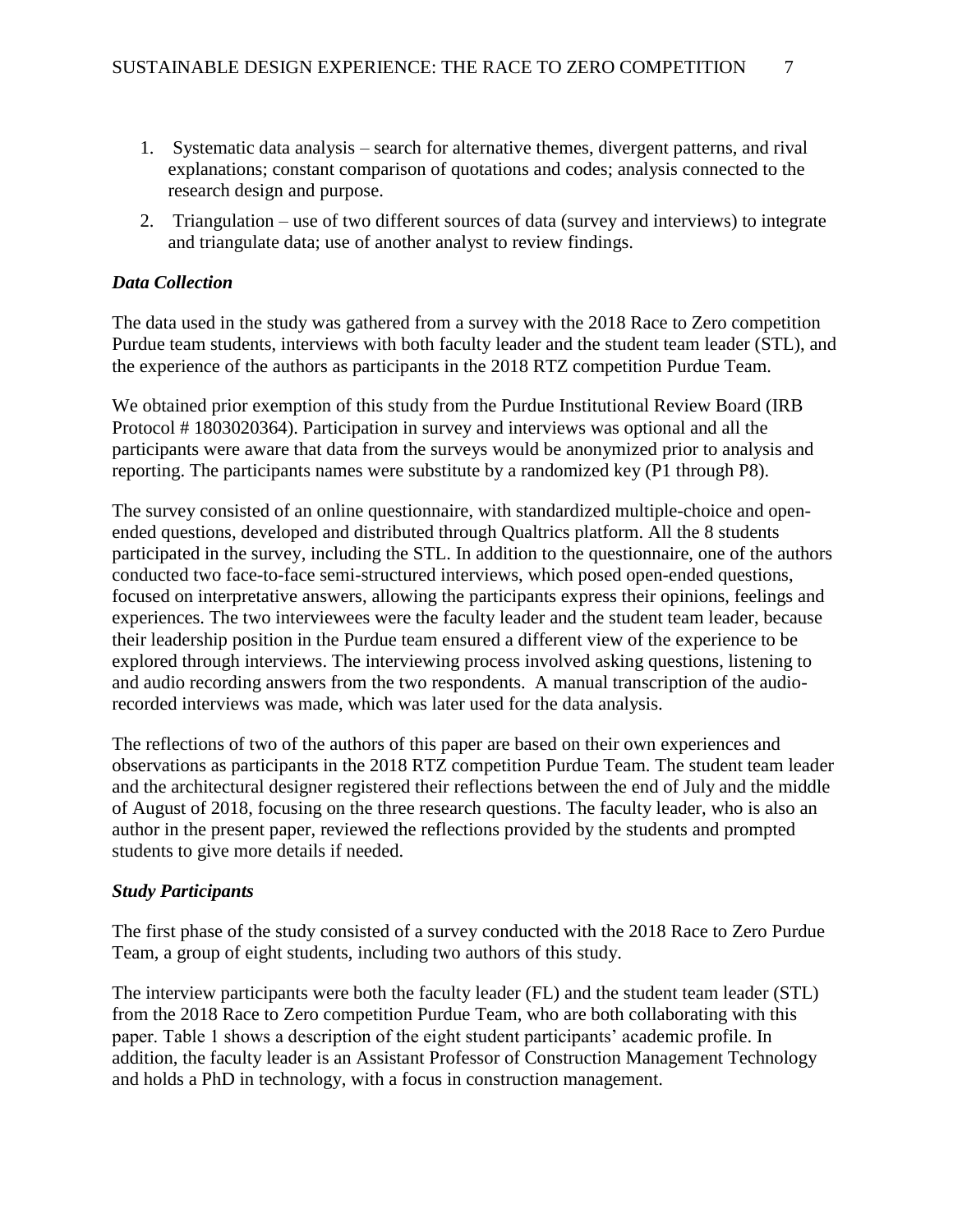|                   | <b>Table 1.</b> Participants' academic profile              |
|-------------------|-------------------------------------------------------------|
| Academic level    | Major                                                       |
| Graduate - PhD    | <b>Construction Management Technology</b>                   |
| Graduate - PhD    | Civil Engineering - Innovation Science                      |
| Graduate - Master | Ecological Environmental Engineering - Building performance |
| Graduate - Master | <b>Building Construction Management</b>                     |
| Undergrad         | Civil Engineering – Architecture Engineering (Team Leader)  |
| Undergrad         | <b>Construction Management Technology</b>                   |
| Undergrad         | Interior Design                                             |
| Undergrad         | Landscape Architecture                                      |

| Table 1. Participants' academic profile |  |  |
|-----------------------------------------|--|--|
|-----------------------------------------|--|--|

### *Data Analysis*

**Survey.** We analyzed the survey data separately and before the interview data. The answers to the multiple-choice questions were tabulated and quantified. The answers to the open-ended questions were coded according to the thematic analysis and based on the concepts discussed on the literature review, which captured important patterns and themes related to the research questions [39].

The coding method was based on Saldaña's [40] coding manual for qualitative researchers. The in vivo coding method was used in the first cycle, then the eclectic coding method was used prior to the searching for themes [40]. One of the researchers coded the responses to the open-ended questions of the survey shortly after coding the interview responses. Then, after identifying and reviewing the themes, the themes from the survey were compared to the themes from the interviews and all of them were clustered into categories. Once the categories were defined, the tabulated data from the survey were divided into categories.

**Interviews.** Firstly, we analyzed each interview separately. The data was analyzed using the thematic analysis method previously described. In a second moment, we analyzed the two interviews together, and compared the identified themes. The themes which emerged from the interviews were compared to the themes from the survey open-ended questions and they were clustered into categories.

# **Results**

Based on what is described in the methodology, three categories emerged from the data and background literature analyzed. They are:

- 1. Teamwork this category cluster the following themes: (a) teamwork quality (TWQ), (b) teamwork in sustainable construction.
- 2. Education this category cluster the following themes: (a) interdisciplinary teamwork in the university, (b) student competitions benefits and challenges.
- 3. Knowledge, skills, and abilities (KSA) this category cluster the following themes: (a) experience in the field, (b) skills required for interdisciplinary teamwork, (c) KSA benefits and challenges.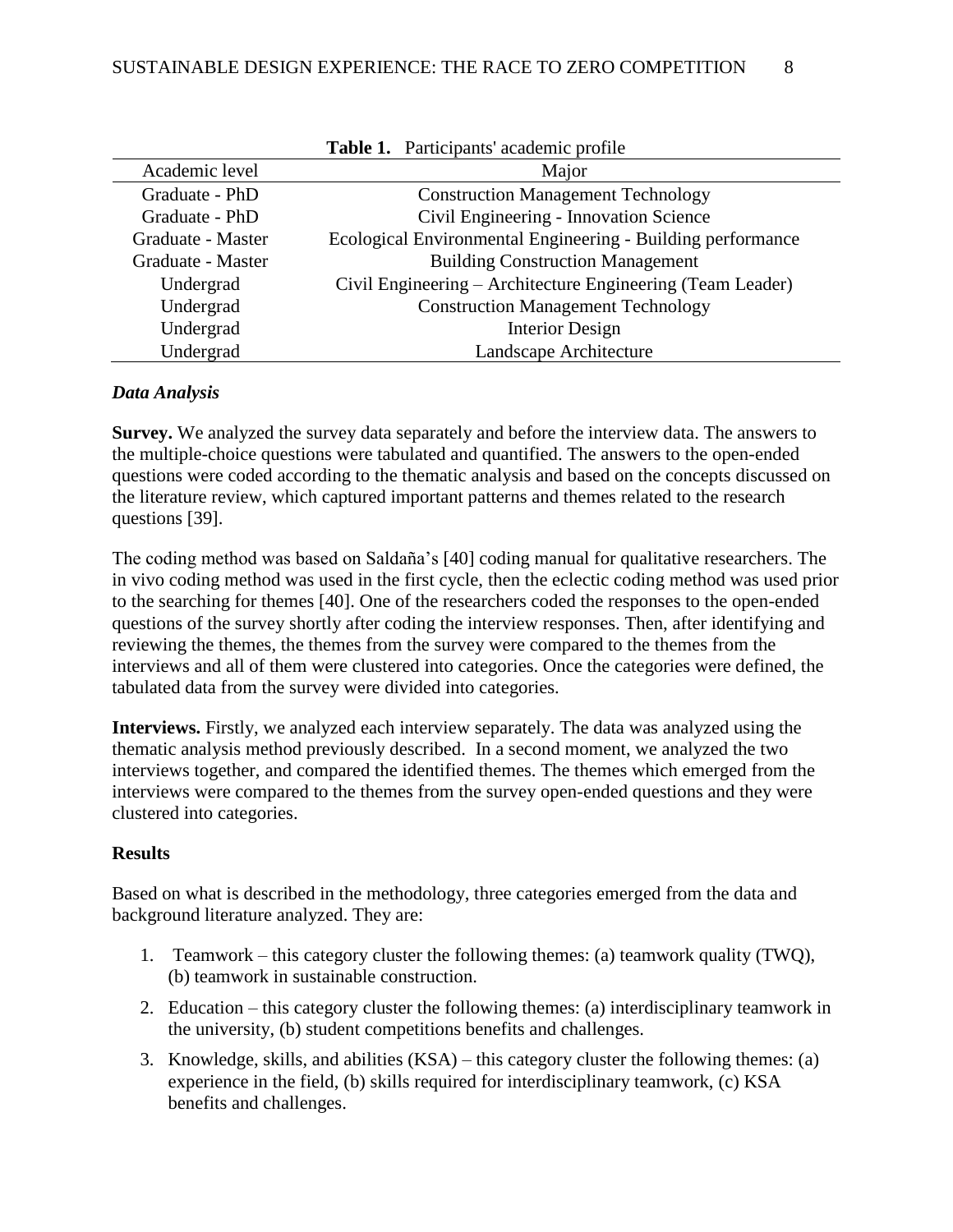We present the results associated to each research question and within each category the themes are discussed and the data that support the results – tables and anonymized direct quotes – are presented. In the tables all the participants are identified by a number and in the quotes only the 2018 RTZ Purdue faculty leader and team leader are identified.

#### *1. Participants' perceptions of teamwork in the 2018 RTZ competition*

#### *Teamwork*

**Teamwork quality (TWQ).** This theme is based on the participants' evaluation of the performance of the Purdue team in the 2018 RTZ competition. Table 2 shows the level of collaboration between Purdue team members, as perceived by the participants, on a scale of 0 to 4 with 0 being very poor and 4 excellent. The overall performance in terms of collaboration was considered between good and excellent (mean = 3.3).

|                                    | Tavit 4.<br>$\mu$ aruut ituunituutus ( $\mu$ – $\sigma$ ) |                           |                          |                                        |                         |                                        |                               |                              |                             |
|------------------------------------|-----------------------------------------------------------|---------------------------|--------------------------|----------------------------------------|-------------------------|----------------------------------------|-------------------------------|------------------------------|-----------------------------|
|                                    | Involvement                                               | Responsibility<br>sharing | Respect among<br>members | interaction<br>Collective<br>input and | Information<br>exchange | encouragement<br>and support<br>Mutual | ability<br>Problem<br>solving | and creativity<br>Innovation | Motivation                  |
| P <sub>1</sub>                     | $\overline{4}$                                            | $\overline{4}$            | 4                        | 4                                      | $\overline{4}$          | $\overline{4}$                         | 4                             | $\overline{4}$               | 3                           |
| P2                                 | 4                                                         | 4                         | 4                        | 3                                      | 3                       | $\overline{4}$                         | 3                             | 3                            | 4                           |
| P <sub>3</sub>                     | 3                                                         | 3                         | 4                        | $\overline{2}$                         | $\overline{2}$          | $\overline{4}$                         | 3                             | $\overline{2}$               | 4                           |
| P <sub>4</sub>                     | 3                                                         | $\overline{2}$            | 3                        | $\overline{2}$                         | $\overline{2}$          | 3                                      | $\overline{2}$                | $\overline{2}$               | 3                           |
| P <sub>5</sub>                     | $\overline{4}$                                            | 3                         | 4                        | 4                                      | 4                       | 4                                      | $\overline{4}$                | $\overline{4}$               | 3                           |
| P <sub>6</sub>                     | 3                                                         | 3                         | 4                        | 4                                      | 3                       | $\overline{4}$                         | 3                             |                              | 3                           |
| P7                                 | $\overline{4}$                                            | $\overline{4}$            | 4                        | $\overline{4}$                         | $\overline{4}$          | $\overline{4}$                         | 3                             | 3                            | 3                           |
| P <sub>8</sub>                     | $\overline{2}$                                            | 3                         | 4                        | 3                                      | 3                       | $\overline{2}$                         | $\overline{2}$                | $\overline{2}$               | $\mathcal{D}_{\mathcal{L}}$ |
| Mean                               | 3.4                                                       | 3.3                       | 3.9                      | 3.3                                    | 3.1                     | 3.6                                    | 3.0                           | 2.6                          | 3.1                         |
| Overall collaboration level (mean) |                                                           |                           |                          |                                        |                         |                                        | 3.3                           |                              |                             |

**Table 2.** Collaboration between Purdue team members (n=8)

Scale:  $0 = \text{Very Poor} / 1 = \text{Poor} / 2 = \text{Average} / 3 = \text{Good} / 4 = \text{Excellent}$ 

When questioned about the chance to start over their collaboration in the RTZ competition, all the 8 students (from both the survey and interviews) highlighted aspects of their teamwork experience that could be improved to enhance the TWQ. P5 affirmed: "I [would] try to organize internal team deadline more efficiently and distribute work more evenly." P6 said: "I would have devoted more time to the group." STL's comment is related to her leadership role: "I think the first thing that I would change is advise everyone to watch the videos before starting any work because that would give the same base for everyone, at least the same base."

The faculty leader commented on her role as an adviser and commented on some points that would improve the TWQ: "Maybe the other thing I would do more as an advisor would be to really have biweekly meetings […]. We did maybe a couple of them. Maybe more would be helpful."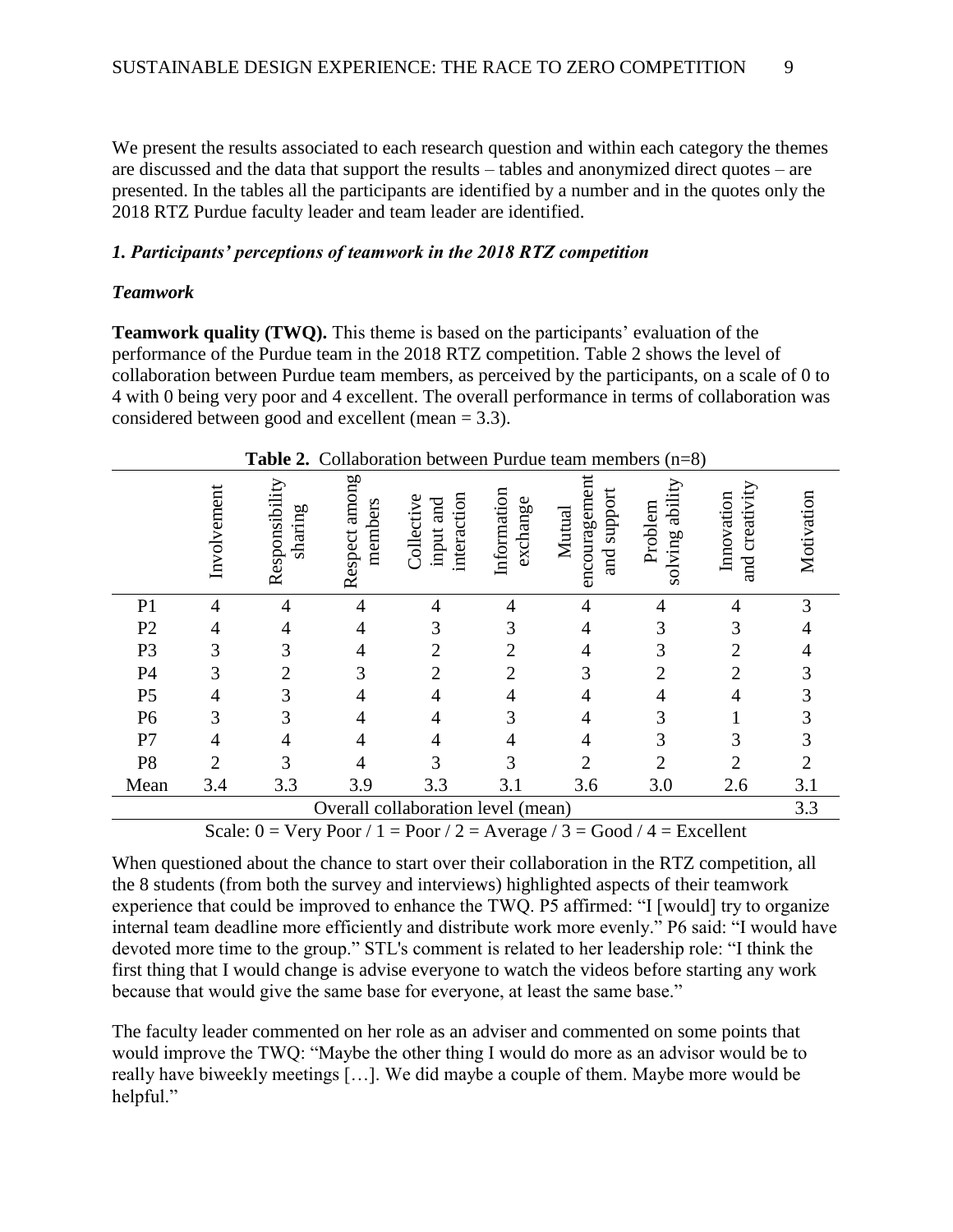**Teamwork in sustainable construction.** The 8 survey participants, one of them being also an interviewee, were unanimous in asserting the importance of teamwork for AEC professionals. STL commented:

I think the building industry requires very precise work in all the areas and one single person can't master every area. You [need] specialists […] to work in collaboration with everyone, so everything is done in excellence, and […] you have to trust your teammates [will] have their work done and you have to trust in their abilities to do the work.

The faculty leader explained her point of view:

A building project requires a team because there is no way that one person can do it at all, there is no way one team can do it at all, so actually multiple teams that are involved with the project.

|                           | Tavit J.<br>$\alpha$ aspects of the project benefited of immerica by the maturisciplinary team $(n-0)$ |                |                |                |                |                |                        |                                 |                             |                                            |                |
|---------------------------|--------------------------------------------------------------------------------------------------------|----------------|----------------|----------------|----------------|----------------|------------------------|---------------------------------|-----------------------------|--------------------------------------------|----------------|
|                           | Getting started                                                                                        | Engagement     | Communication  | Working flow   | Productivity   | Quality        | definitions<br>Project | more solutions<br>Brainstorming | Flaws / review<br>detection | Accomplishmen<br>t of complicated<br>tasks | Deadlines      |
| P <sub>1</sub>            | $\overline{4}$                                                                                         | 3              | $\overline{4}$ | $\mathfrak{Z}$ | $\overline{4}$ | $\overline{4}$ | 4                      | $\mathfrak{Z}$                  | $\overline{4}$              | $\overline{4}$                             |                |
| P2                        | $\overline{2}$                                                                                         | $\overline{4}$ | $\overline{4}$ | 3              | 3              | 3              | $\overline{4}$         | $\overline{4}$                  | $\overline{4}$              | $\overline{4}$                             |                |
| P <sub>3</sub>            |                                                                                                        | $\overline{4}$ |                | 3              | 3              | $\overline{4}$ | $\overline{c}$         | $\overline{4}$                  | $\overline{2}$              | $\overline{2}$                             |                |
| P <sub>4</sub>            | $\overline{2}$                                                                                         | $\mathfrak{Z}$ | $\mathbf{2}$   | $\mathfrak{Z}$ | 3              | 3              | $\overline{2}$         |                                 | $\overline{2}$              | 3                                          | $\overline{2}$ |
| $\mathsf{P}5$             | $\overline{4}$                                                                                         | $\overline{4}$ | $\mathbf{2}$   | $\mathbf{2}$   | 3              | $\overline{4}$ | $\overline{4}$         | $\overline{4}$                  | 3                           | $\overline{4}$                             | 3              |
| P <sub>6</sub>            | 3                                                                                                      | $\mathfrak{Z}$ | $\sqrt{2}$     | $\overline{2}$ | 3              | $\overline{4}$ | 3                      | $\overline{4}$                  | $\overline{2}$              | 3                                          | 3              |
| P7                        | $\overline{4}$                                                                                         | $\overline{2}$ | $\mathfrak{Z}$ | $\overline{4}$ | $\overline{4}$ | $\mathfrak{Z}$ | $\overline{2}$         | 3                               | $\overline{4}$              | $\overline{4}$                             | $\overline{2}$ |
| P <sub>8</sub>            | $\overline{4}$                                                                                         | 3              | $\overline{2}$ | 3              | 3              | 3              | 3                      | 3                               | 3                           | 3                                          | $\sqrt{2}$     |
| Mean                      | 2.9                                                                                                    | 3.3            | 2.5            | 2.9            | 3.3            | 3.5            | 3.0                    | 3.6                             | 3.0                         | 3.4                                        | 2.3            |
| Overall evaluation (mean) |                                                                                                        |                |                |                |                |                |                        | 3.0                             |                             |                                            |                |

**Table 3.** Aspects of the project benefited or hindered by the multidisciplinary team  $(n-8)$ 

Scale:  $0 =$  Much worse  $/ 1 =$  Worse  $/ 2 =$  About the same  $/ 3 =$  Better  $/ 4 =$  Much better

All the 8 students were also asked if they considered that high-efficient zero energy building projects require more collaboration from the AEC professionals working on them. Six of eight participants from the survey agreed that ZEB projects require more collaboration: "Yes, any Zero Energy building cannot be successful without cross discipline collaboration. Integrated design and construction is key to Zero Energy Building projects." (P2)

According to the faculty leader:

Yes, they do require more collaboration because, there are more subject [areas] […] So, the project is much more complex. More complex, more projects, more iterations to make the project work as a whole and not have a lot of coordination issues.

Two participants from the survey did not think high-efficient ZEB projects require more collaboration than traditional projects from the professionals involved in them: "I do not see how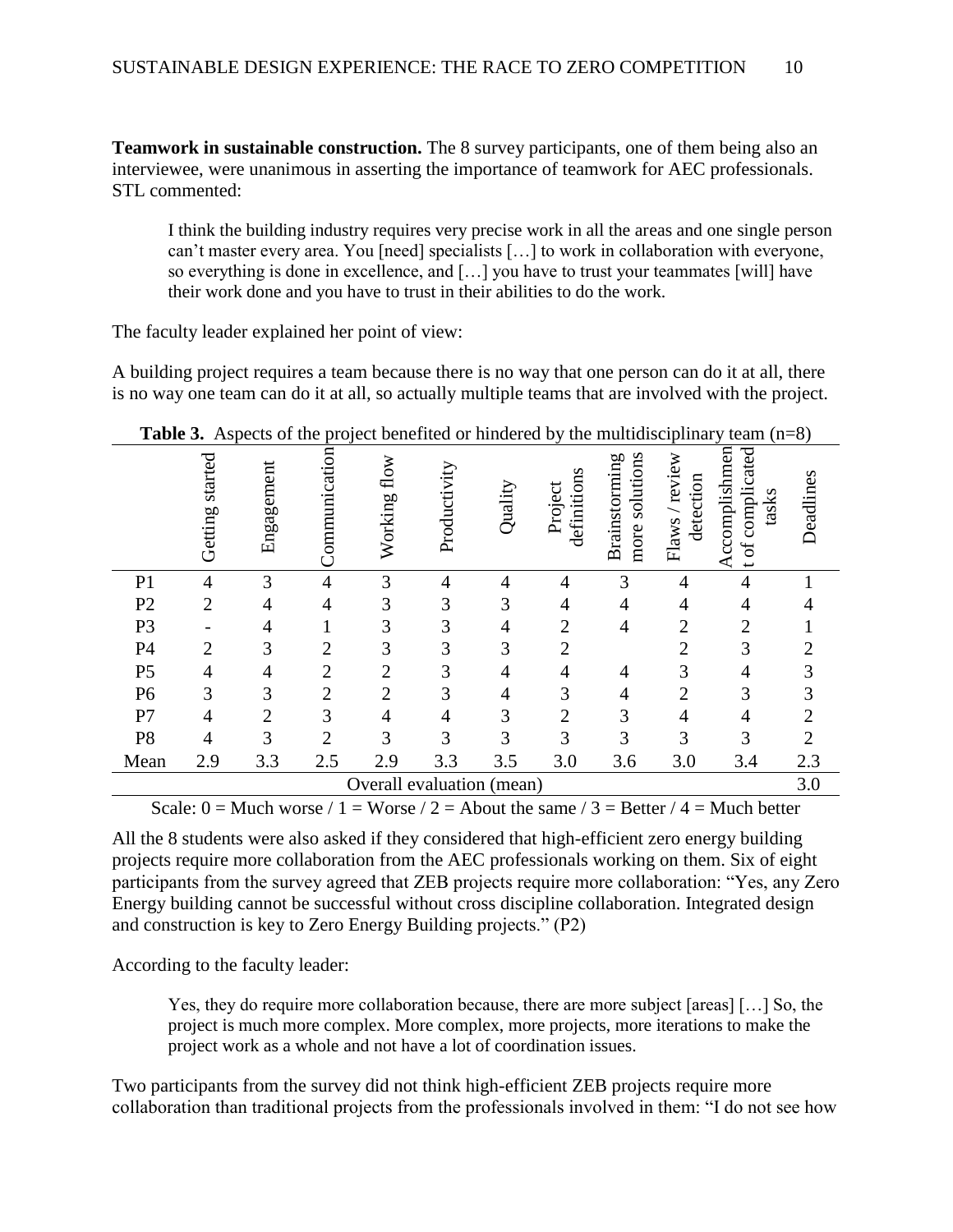net zero projects differ from any project when it comes to benefiting from collaboration. All projects have design and execution phases, and therefore collaboration is important in all projects equally." (P4)

# *2. Participants' perceptions of their preparation and skills to participate in the 2018 RTZ competition*

# *Education*

**Interdisciplinary teamwork in the university.** The students' answers to both survey and interview reveal that their current formal university education mostly foster collaborative work between classmates and between courses within the same Major. However, as 4 out of 8 students evaluated that their courses do not encourage interdisciplinary collaborative work, it is possible to identify a gap in formal university education, since the AEC industry requires a high level of interdisciplinary collaboration among professionals in the field. Table 4 summarizes the assessment of students in their current formal education in terms of collaborative work.

|                | <b>Table 4.</b> Conaborative work in students current equidation $(1\equiv 8)$ |                         |                          |  |  |  |  |
|----------------|--------------------------------------------------------------------------------|-------------------------|--------------------------|--|--|--|--|
|                | Teamwork between                                                               | Teamwork between        | Teamwork between         |  |  |  |  |
|                |                                                                                | courses within the same | disciplines of different |  |  |  |  |
|                | classmates                                                                     | Major                   | fields                   |  |  |  |  |
| P <sub>1</sub> | No                                                                             | Yes                     | No                       |  |  |  |  |
| P <sub>2</sub> | Yes                                                                            | Yes                     | Yes                      |  |  |  |  |
| P <sub>3</sub> | Yes                                                                            | Yes                     | Yes                      |  |  |  |  |
| P4             | Yes                                                                            | Yes                     | N <sub>o</sub>           |  |  |  |  |
| P <sub>5</sub> | Yes                                                                            | N <sub>o</sub>          | N <sub>o</sub>           |  |  |  |  |
| P <sub>6</sub> | Yes                                                                            | N <sub>0</sub>          | No                       |  |  |  |  |
| P7             | No                                                                             | N <sub>0</sub>          | Yes                      |  |  |  |  |
| P <sub>8</sub> | Yes                                                                            | Yes                     | Yes                      |  |  |  |  |

**Table 4.** Collaborative work in students' current education (n=8)

As an interviewee, STL talked about her own experience as an undergraduate student at Purdue:

I think in my first years at Purdue I didn't do much teamwork, it was more design or learning the math and physics, so it was very individual, […] but, this semester I'm in a class that the goal is to communicate sustainability and work with the team for the entire year, or the entire semester, and they fostered the skills necessary to work together…. This class is an interdisciplinary course.

The faculty leader commented on her view of education as a professor in the School of Construction Management Technology in Purdue and expressed a desire to see more interdisciplinary collaborative work in the school's programs:

In this case I must say that our program [currently] does not foster interdisciplinary [or] encourage interdisciplinary collaboration. We are getting better at this, we are getting better at encouraging students, but I think there [are] miles to go.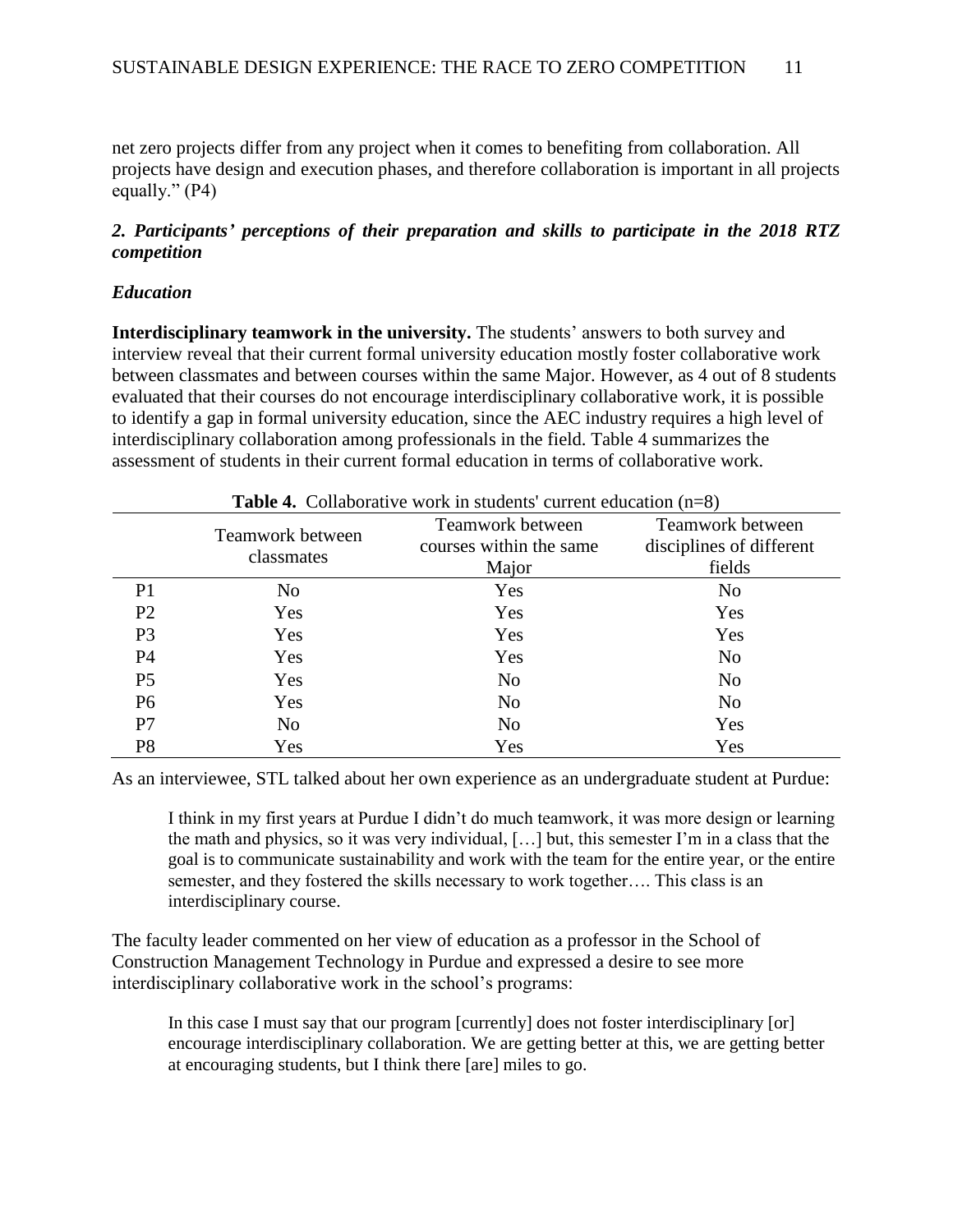Responding a question about working collaboratively and preparation of students from AEC related disciplines to enter the AEC industry, STL was not very enthusiastic about the current scenario.

… Because seniors have to take this senior design class and that [in this] class you work with one single group throughout the semester, they will learn a little bit about working together because it requires them to work together. But I think one experience is not enough to prepare you for the industry […], so that's why I think it's good to have extra-curricular [activities] like competitions and organizations, and stuff like that.

And the faculty leader reinforced STL's voice:

So, if the student really wants, especially here, they can take classes [outside their major] that they can […] find other students. But if you don't want to go the extra mile, then you will stay in silos. So, I don't think most of the students will be prepared. But if they do […] these competitions, then they will be a little more prepared.

### *Knowledge, skills, and abilities (KSA)*

**Experience in the field.** Seven out of the eight students have some experience in the AEC industry, including volunteer work, internship and formal job. Table 5 summarizes the findings.

| Experience   | Field                                             |
|--------------|---------------------------------------------------|
| Volunteering | <b>Research Group</b>                             |
| Formal Job   | <b>Building Services</b>                          |
| Internship   | Multidisciplinary civil engineering firm          |
| Formal Job   | Structural and architectural design, construction |
|              | Owner representative companies and                |
| Internship   | <b>General Contractors</b>                        |
| None         |                                                   |
| Internship   | Consulting firm for sustainable construction      |
| Formal Job   | Architect / Design Manager                        |

Experience in the field can be considered a good way to enhance the required skills to interdisciplinary teamwork. The participants' voices show that prior experience is an important factor in conveying self-confidence to students, such as one of the participants commented: "Yes, having 4.5 years of experience in the AEC industry gave me good fundamentals on Net Zero Energy buildings which helped me a lot in participating successfully in competition."

When questioned about influential experiences to prepare her to work collaboratively, STL highlighted her experience in the Race to Zero competition in the previous year as paramount in terms of interdisciplinary teamwork:

I think, in terms of experience, the competition helped me a lot to understand how some strengths in some areas can help your teammates and how your weaknesses can open your mind to learning from other people in your team. […] I learned a lot from Polytechnic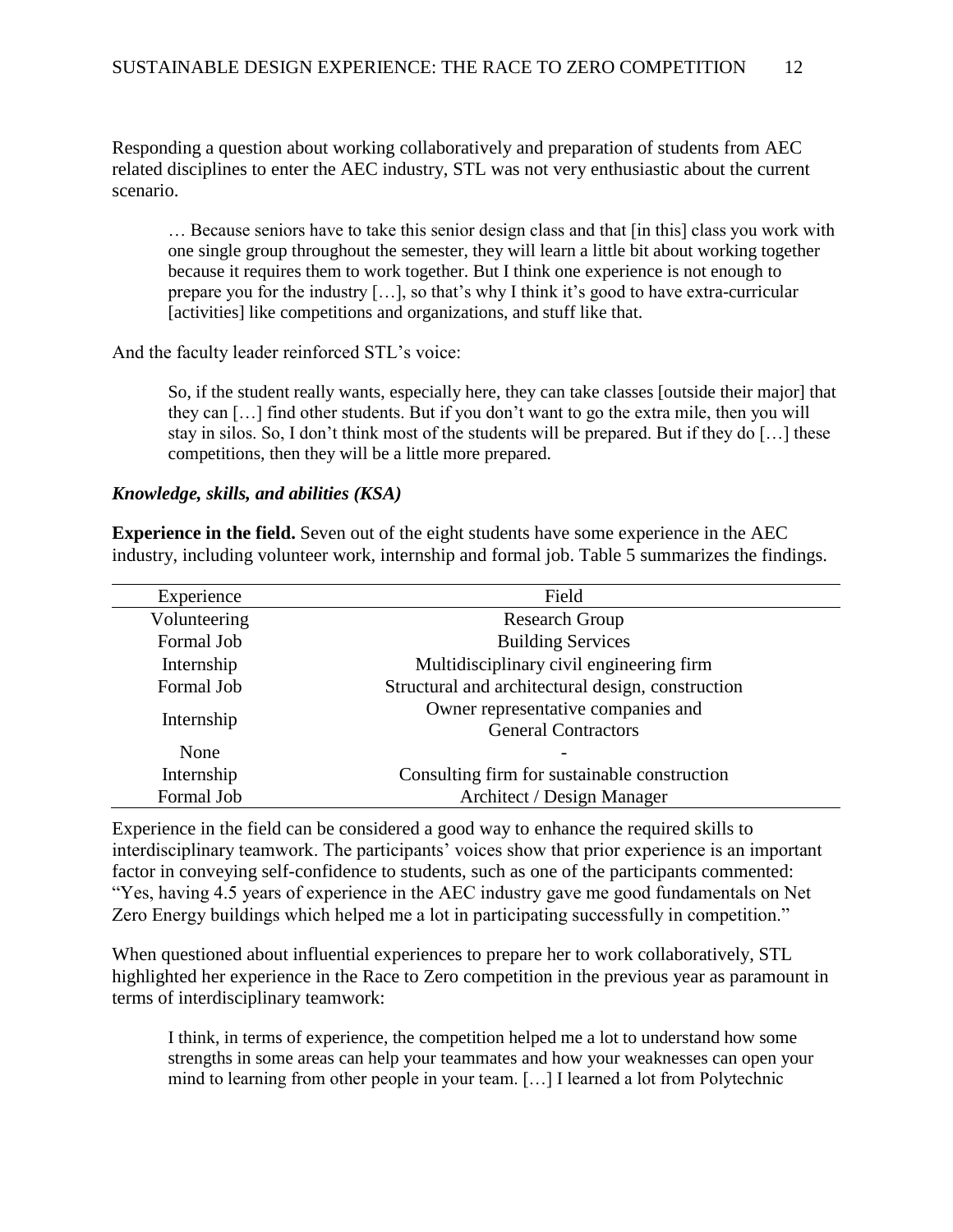students and how to communicate with industry and professors and something like that, so I think that was good.

The faculty leader commented on the importance of working in the industry: "For me, I think it was my years in industry when I did coordination work. […] So, I think that prepared me for the collaborative work."

**Skills required for interdisciplinary teamwork.** When students were asked if they find themselves prepared or if they have the required skills to participate in the 2018 RTZ Competition, all the 8 students affirmed they felt prepared. A survey participant, P3, said: "I did feel prepared, having worked on projects with people in different majors before. This was my first time working with company sponsors as part of the project, however."

As interviewees, both the faculty leader and STL emphasized the importance of communication and trust, but they also listed other skills: empathy, caring or thinking about the group, and mutual support. STL said:

I think we have to able to communicate very well […], you have to learn how to communicate what you know in a way that doesn't offend the other person, […] so I think that makes you seem not arrogant and they'll respect you and trust you. Besides communication, […] you realize you can make mistakes but there are people there to help you […].

# *3. Academic, professional and personal benefits and challenges perceived by the participants of the 2018 RTZ competition*

# *Education*

**Student competitions benefits and challenges.** This theme considered the students' perceptions of the general benefits and challenges that resulted from their participation in the RTZ 2018 competition, not focusing on the benefits directly related to KSA.

All the 8 students agreed about the importance of competitions to foster interdisciplinary collaboration among students and emphasized the great learning opportunity. Overall the student's comments were very positive, P2 said: "I got good hands on experience on working [collaboratively] across cultural environment." Another student, P1, noted: "More solution for the same questions has been learned from the teammates [through competitions]. And they let me know how to work as a real team for a real project." And STL commented:

I think it's a good tool because not in all classes you get the opportunity to work in a team of different backgrounds. So, introducing this type of competition in a college, especially in a college that have different majors is a good way to make people work together and understand each other.

And she added:

I got a lot closer with the industry and with the products that they have […] I started to realize how the design process applies to the actual work because for design we can do all of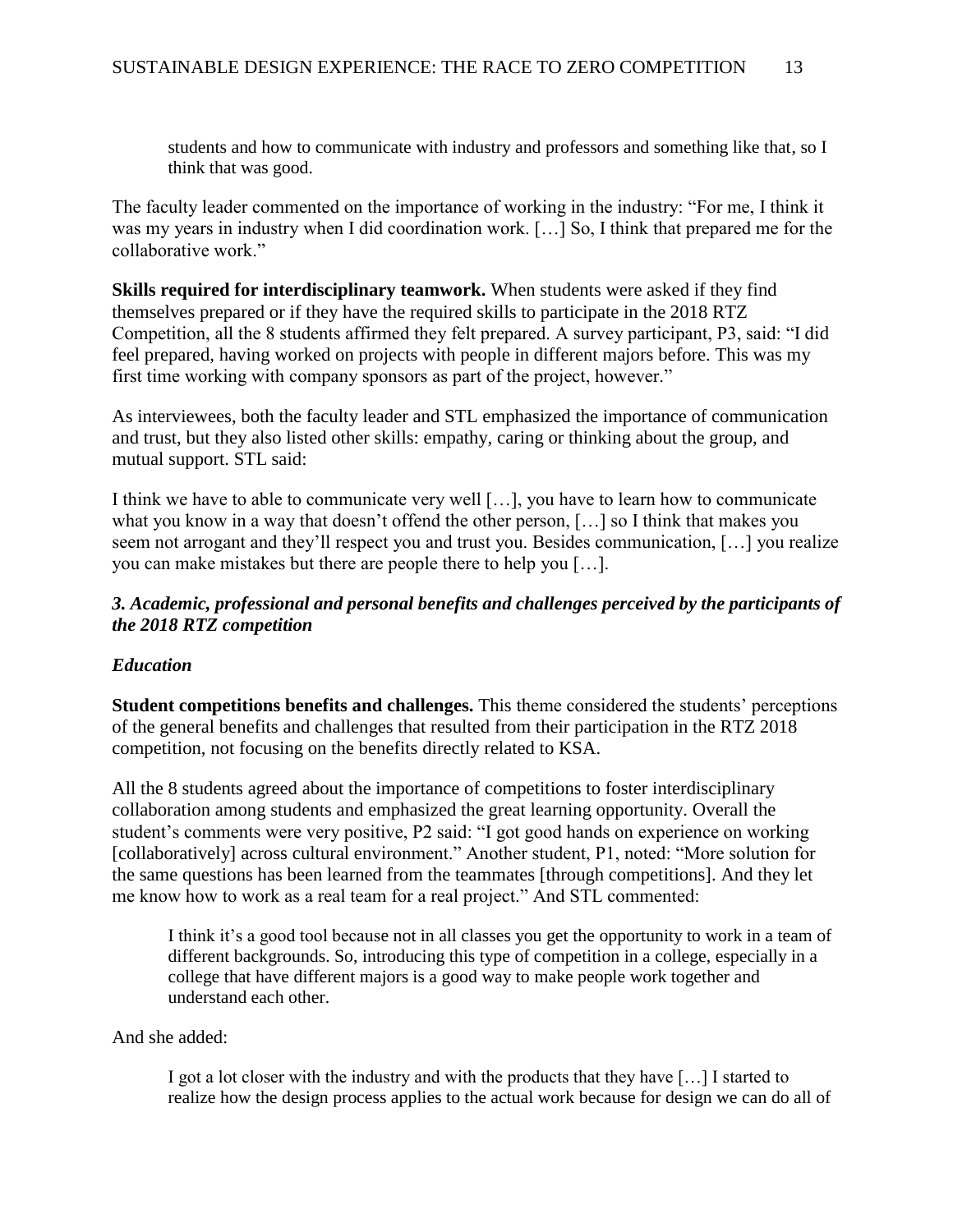the assumptions with fake numbers and it will work, […] and that is something that you don't experience in class with fake design projects.

Some challenges were identified by six of nine participants (from both survey and interviews). Students commented on time management as a challenge related to teamwork faced during the competition. P6 mentioned problems to attend demanding classes while working on the competition issues:

[...] designing a building this size in a few short weeks is very daunting and I would have not been able to design [it] as beautiful as I would have wanted on top of the very demanding classes already required in [my] major.

In the interview STL also commented on problems to keep up with her courses:

Because I had more motivation to work on the competition than in my courses, and for me it was more important, [...] my GPA was not as high as the other years because I was putting less time in [my] classes, […].

The faculty leader commented on the challenges to set up the team: "I think we had challenges to define, you know, exactly how many people we need, so this is something that we have to refine for the next time, […].

Another important aspect, which can be identified as a drawback of competitions, refers to the frustration of not going to the finals, as commented by STL:

I think because we didn't go to the finals we have to deal with frustration. […] So, sometimes I guess you can do your best and everyone works hard and do their best work but… For your experience it was perfect, but for the goal of the competition it was imperfect but still you learned a lot.

The faculty leader emphasized the importance of student competitions to encourage interdisciplinary teamwork: "I think those opportunities [competitions] are great and I wish there were more of them".

### *Knowledge, skills, and abilities (KSA)*

**KSA benefits and challenges.** In terms of KSA, participants' perceptions of the benefits and challenges were positively evaluated by 7 of 8 students from the survey. Table 6 shows the results (mean  $= 2.1$ , considering a scale from 0 to 3). Diversity (mean  $= 2.6$ ) is evaluated as the skill best developed by participating in the 2018 RTZ competition.

While answering some open-ended questions from the survey, students presented a number of other KSA that have resulted of their participation in the 2018 RTZ competition, some of them are closely linked to sustainable construction. P5 emphasized his gain of knowledge: "[I got] a good knowledge on Net Zero energy construction practices." And added: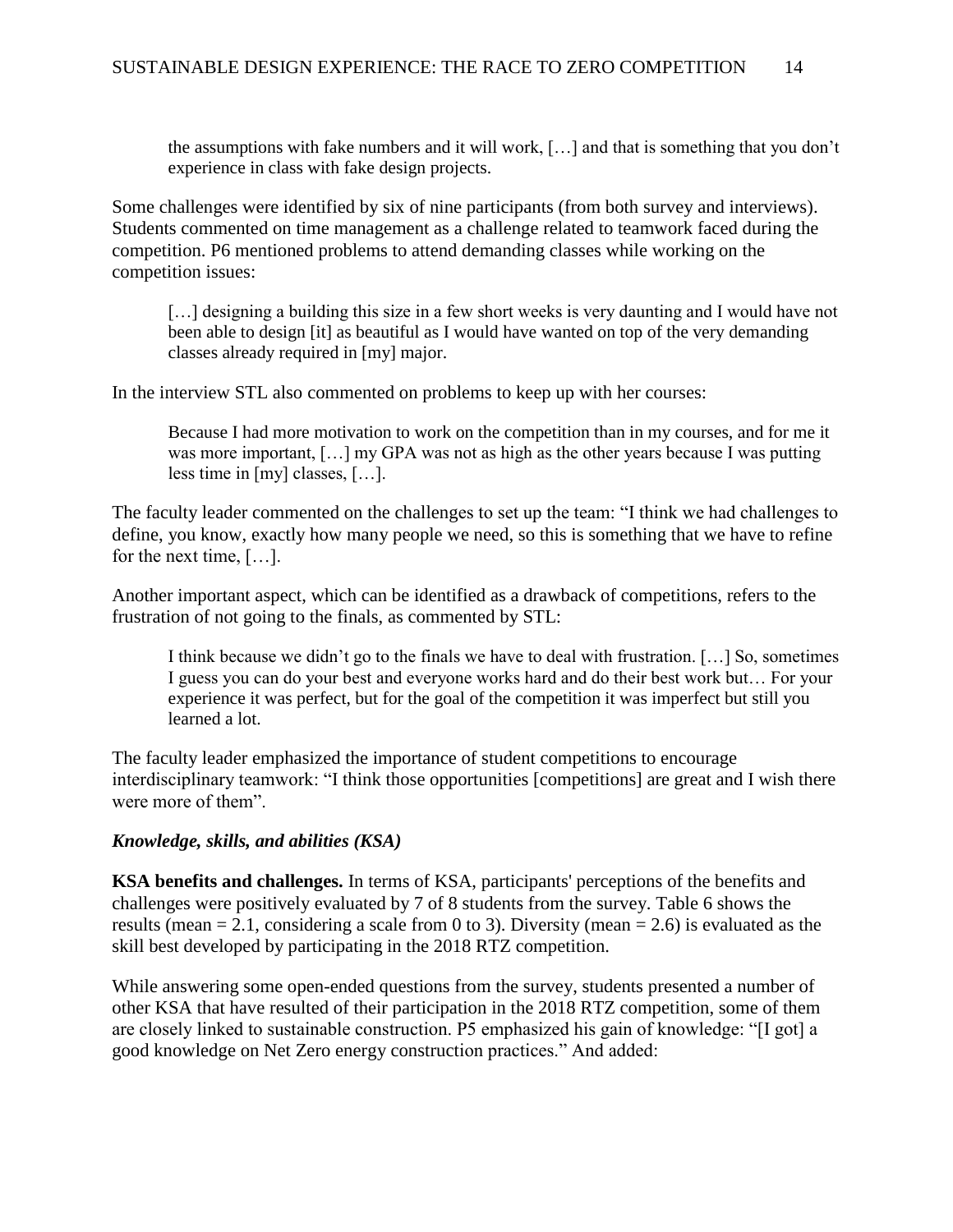It was a big learning curve for me because coming from a construction background, I had little to no knowledge of Green Building and passive construction techniques and though our team did not make to the finals, I am pretty sure […] we all learned a lot, especially me.

Challenges were also presented by 4 of 8 participants (from both survey and interviews). Answering a survey question, P1 commented on challenges related to specific skills and knowledge: "I [would have to] learn more details about the system working and how the modeling tool works. Just like at this time, it was hard for me to create a new model without any help." And P5 highlighted planning as a challenge to be overcome: "I will try to organize internal team deadline more efficiently and distribute work more evenly".

|                | Diversity | Communication | Critical<br>Evaluation |                           | Conflict   | Higher |
|----------------|-----------|---------------|------------------------|---------------------------|------------|--------|
|                |           |               | Thinking               |                           | Resolution | Moral  |
| P <sub>1</sub> |           |               |                        |                           |            |        |
| P <sub>2</sub> |           |               |                        |                           |            |        |
| P3             |           |               |                        |                           |            |        |
| P4             |           |               |                        |                           |            |        |
| P <sub>5</sub> |           |               |                        |                           |            |        |
| P <sub>6</sub> |           |               |                        |                           |            |        |
| P7             |           |               |                        |                           |            |        |
| P <sub>8</sub> |           |               |                        |                           |            |        |
| Mean           | 2.6       | 2.0           | 2.1                    | 2.1                       | 2.1        | 1.6    |
|                |           |               |                        | Overall evaluation (mean) |            | 2.1    |

**Table 6**. Personal KSA developed or improved by participating in the 2018 RTZ (n=8)

Scale:  $0 =$  About the same / 1 = Somewhat better / 2 = Better / 3 = Much better

#### **Authors' reflections as participants in the 2018 Race to Zero Competition**

As participants of the 2018 Race to Zero competition Purdue team, two of the authors, who were also student team members in the RTZ 2018 competition, considered important to reflect on their own experiences and observations to answer the research questions.

1. How do participants perceive their interdisciplinary teamwork experience in the 2018 RTZ competition?

Author A: As a participant involved with the building design, I experienced a good level of collaboration with most of my teammates. However, in my opinion, not all the team members got an adequate degree of engagement with the project because, according to the project planning, some team members would get more involved in the project in a second moment. However, due to our premature elimination in the competition they did not have the chance to work as planned.

 Considering my own performance, I should have encouraged some team members to work more collaboratively in the project. In some moments I felt overwhelmed, trying to cope with some project issues which were too complicated for me, such as defining more sustainable construction materials and methods, defining technical spaces, etc. I realized then that our team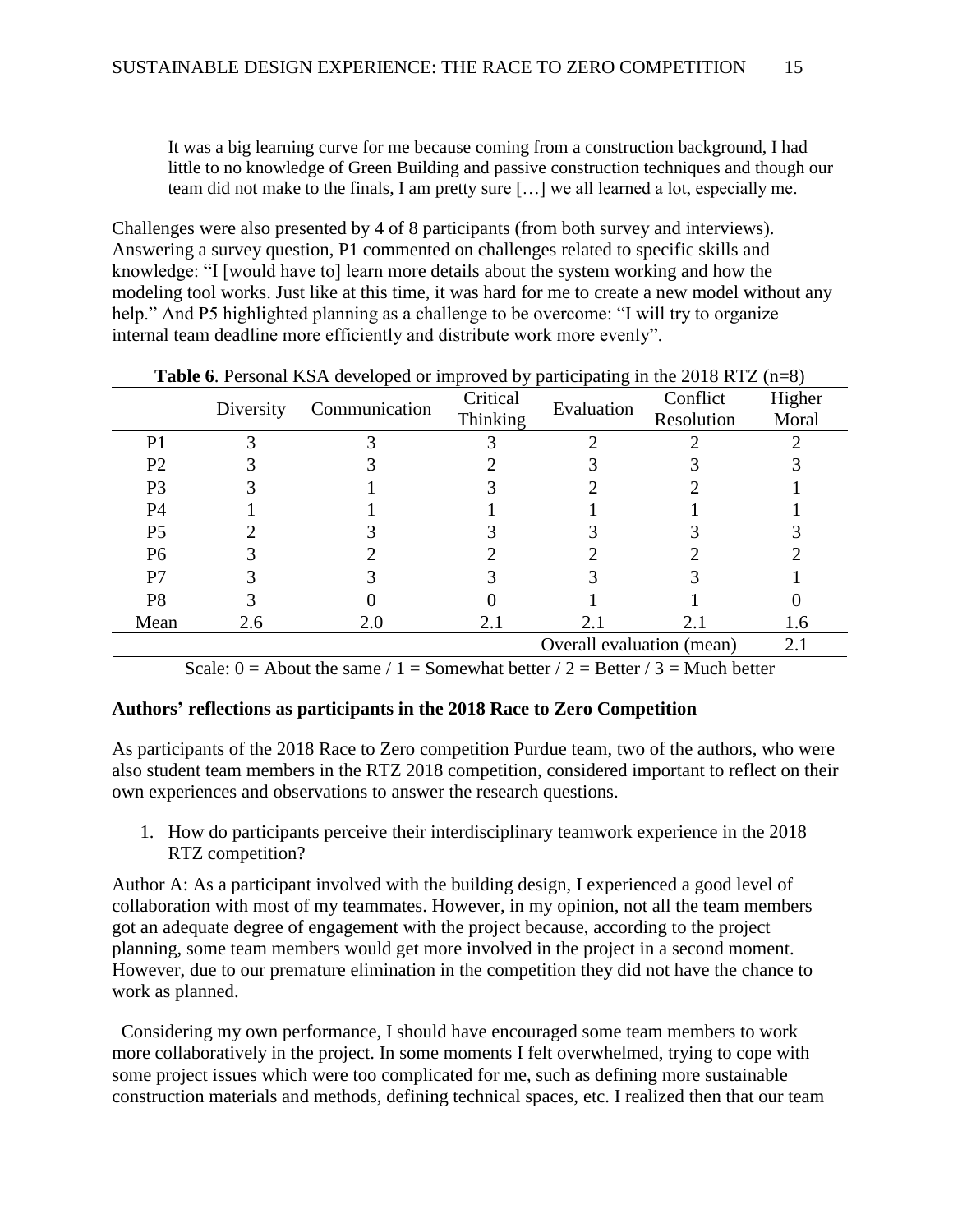was missing someone with more technical knowledge of mechanical, electrical and plumbing systems. Our team tried to deal with this situation, but I think this fact has negatively impacted our performance because we spent some time trying to find an industry partner to help us.

The decision to go for a school project and the site selection didn't involve all the participants, especially because the team was not entirely formed. I felt some discomfort among some team members due to not having participated more in those important front-end decisions, but the entire team respected the decisions made.

Author B: My engagement with the diverse group of students involved struggle and success within our team communication since the beginning of the competition. I had a very insightful communication with each team member at the stage in which the team was being formed, we discussed the relevance of the project for our academic and professional careers as well as the excitement of participating in competitive design. I felt the need to present each prospect team member my motivation for entering the competition and motivate them to join. Along with that, I tried to interpret their level of commitment and technical competence for the future stages of the project to make sure that we were entering the RTZ Competition with a solid team.

I perceived this as a success in the conceptual formation of the team. However, as the hands-on stage of the competition approached, I realized that we were facing struggles with varying levels of commitment, aspiration to learn and teamwork interaction.

I personally felt connected to the team members and competition goal, and for this reason it was relatively easy for me to maintain myself motivated, but I noticed that not everyone felt the same way. It is possible that this happened because although all members respected and acknowledged each other's diverse expertise areas, they didn't provide a net of support and motivation for each other, which I think is crucial for a good interdisciplinary teamwork interaction and stellar professional performance. In my opinion this could be achieved if we had conducted social informal gatherings to bond with each other.

2. How do participants perceive their skills to participate in the 2018 RTZ competition?

Author A: Due to my experience in the AEC industry, which included designing buildings with LEED certifications, I found myself prepared to develop a good work in the 2018 RTZ competition. However, I can say the experience was challenging because I had to learn to deal with 3 important design issues: (a) use of some construction materials and methods unfamiliar to me, (b) weather conditions very different from the ones I knew, (c) remarkable time constraints, due to the need to keep up with my courses and work.

The choice to design a school was challenging, as it involved a large building with many requirements related to the comfort and safety of the users, besides being a zero-energy building.

Author B: In my opinion, the RTZ Competition organizers provided many resources to develop basic skills for a ZEB project, but I admit that I did not exploited them as fully as I wanted to. I had had experience with ZEB codes and standards, design guides, and specialized organizations, and the building science training developed by the Building Science Corporation specifically for the 2018 RTZ Competition, gave me other insights to what entails to design a ZEB. However, I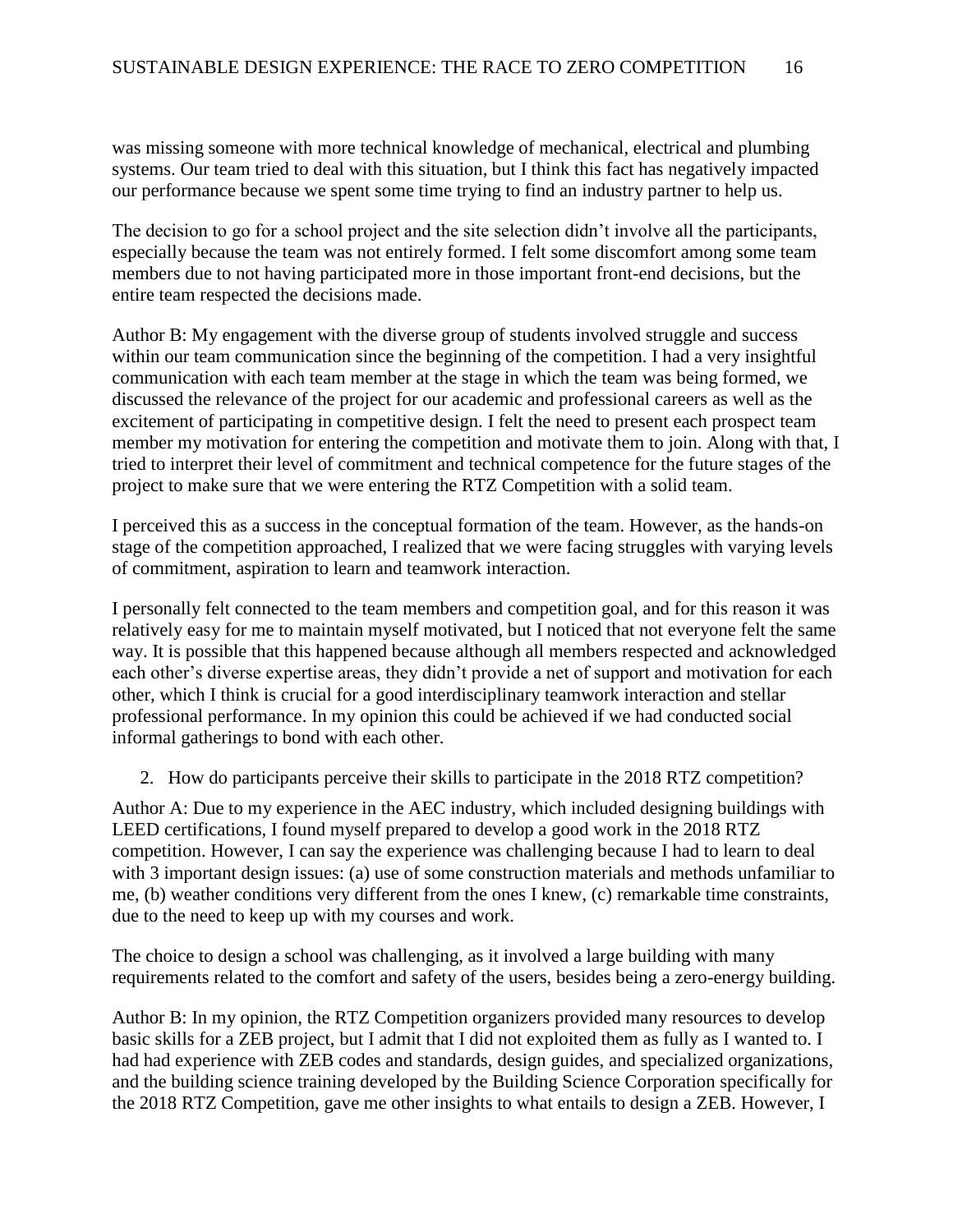felt that I did not have the industry experience to conceptualize and produce the design and construction professional drawings as fast and efficiently as we were required to.

I also recognize that I had a good background of project design skills due to the strict Purdue University curriculum. Although the project scope was very challenging, I tried to maintain an optimistic view of each challenge during the competition.

3. What are the academic, professional and personal benefits and challenges perceived by the participants in the 2018 RTZ competition?

Author A: I think the experience offered me a good opportunity to learn more about American construction systems and technologies, building design in cold climate regions and collaboration with people from different cultures, since 6 of the 8 students were international students from different countries. On the other hand, I realized that I still need to improve my knowledge of American construction materials and methods to evolve both in my academic life and in my career.

As for the academic benefits, I emphasize the fact that this experience created conditions for this study, allowing me to write and reflect on it.

Author B: The competition has brought me many benefits that could not be obtained in traditional college courses. With respect to the professional benefits, I am grateful to have had the opportunity to work on a sustainable building project, a topic that is trending worldwide. This is also true because I know that there is a strong demand for competent professionals with sustainable building science and technology experience, and it is still difficult for students to obtain this type of experience and feedback in real-world projects.

As for the academic benefits, I think the competition created a space for me to collaborate with students in different disciplines and to improve my communication skills and team work. This type of collaboration is rare among different colleges since the courses are conducted separately for each department and do not allow interaction.

The personal benefits are countless, because the competition resulted in thinking sustainable design, working hard towards a challenging goal, and learning how to behave in a diverse community (or team). These are extremely important for the AEC industry and have become part of who I am as a citizen, a student, and a future engineer.

### **Discussion**

The 2018 Race to Zero competition may be considered an important tool to enhance interdisciplinary teamwork among undergraduate and graduate students from AEC related disciplines. Student competitions can play an important role in the academic training of students and enhance their preparation for the industry [11]. Participants' responses confirm the importance of competitions for preparing them for future full-time jobs in the AEC industry.

The role of education in the training of students who will became whole professionals was briefly discussed in this study, and, based on the participant's responses, it is possible to identify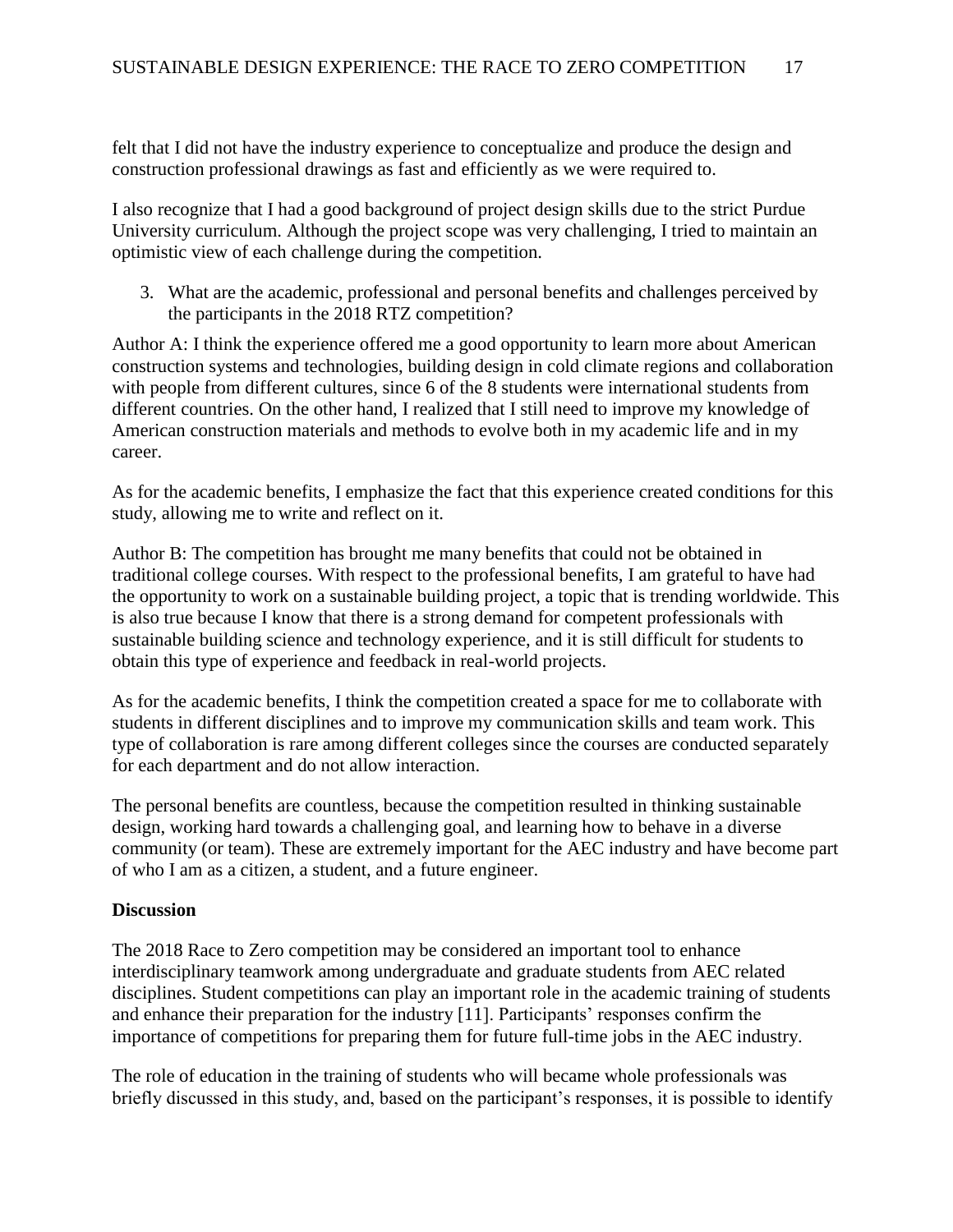that most AEC university programs fail to promote interdisciplinary teamwork, which is currently one of the topics most valued by the AEC industry [21], [24], [25], [26]. In addition to finding some gaps in formal university education, the participants of this study recognize the importance of extracurricular activities in the preparation of students for the professional life. To minimize this lack of formal collaboration, student competitions, participation in research groups and student organizations are cited as important tools to enhance interdisciplinary teamwork.

All the 8 students perceived the benefits of this experience. However, these benefits are not restricted to the students' interdisciplinary teamwork, but also to the experience of developing the real project of a high-efficient building, a ZEB project, with all its complexities. As suggested in current research, building projects, and more specifically, ZEB projects require a lot of collaboration during their whole lifecycle, but even more attention is required in the initial phases of the project, when the most important decisions are made [1], [20]. In the 2018 RTZ competition the Purdue team worked on the initial project development, which increases the importance of their work and the value of this experience for their academic, professional and personal life.

Challenges were identified as well, but as emphasized by the faculty leader "students learned from the challenges". In addition, research has also demonstrated that competition's challenges can contribute with positive aspects for the students' experience [11]. The present study participants acknowledge the importance of interdisciplinary teamwork, so they are aligned with the requirements of the AEC industry today, which considers teamwork as the point linking sustainability and the three major processes leading the AEC industry – BIM, IPD, and LC [1], [2], [3].

# **Conclusion**

In this study we explored the perceptions of the 2018 RTZ competition Purdue team related to three categories: teamwork, education and knowledge, skills, and abilities. The 2018 RTZ competition Purdue team engaged multidisciplinary AEC students in an experience that fostered interdisciplinary teamwork among participants through a real-world practice, potentially benefiting student's future academic and professional lives. The work on the competition lasted for 6 months during the 2017-18 academic year, and students' skills to work collaboratively were tested through this experience.

Teamwork category encompasses two themes: teamwork quality (TWQ) and teamwork in sustainable construction. Education category encompasses two themes: interdisciplinary teamwork in the university and student competitions benefits and challenges. Knowledge, skills, and abilities (KSA) category encompasses three themes: experience in the field, skills required for interdisciplinary teamwork, and KSA benefits and challenges.

As researchers, we based our analysis on previous literature, the participants' responses to the survey and our own perceptions as participants of the RTZ experience, which were registered in the responses to the interviews and in the reflections. We are aware of potential biases that could affect the present study's results, such as researcher's bias, wording bias, as well as social desirability bias by participants.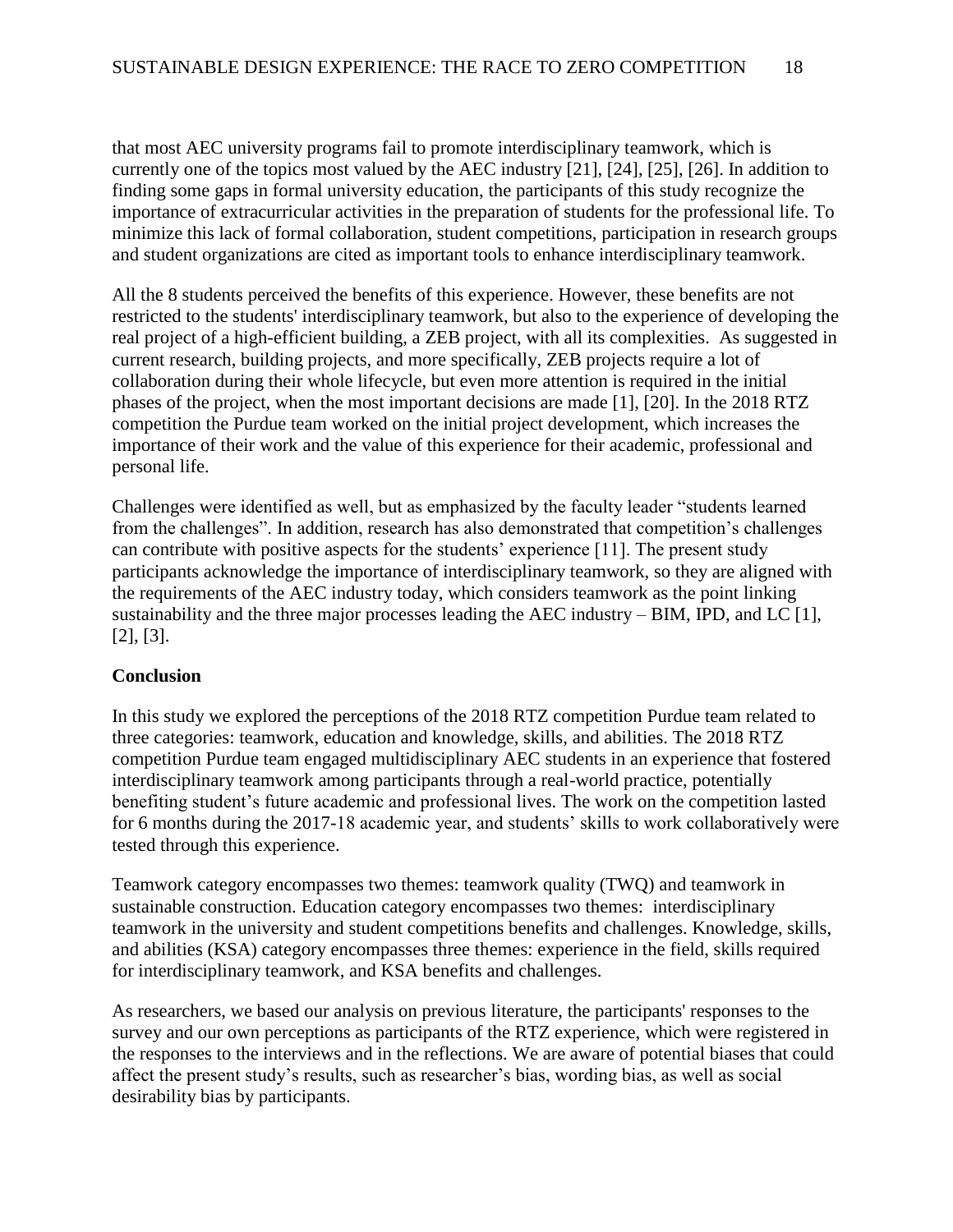Future research can analyze more in depth some important issues that emerged in this study, such as (1) the importance of student competitions that simulate real-word experiences for the AEC students; (2) the role of extracurricular activities promoted by universities in the preparation of future AEC professionals; and (3) changes in the academic AEC programs to enhance effective learning and interdisciplinary teamwork among students.

# **References**

- [1] D. C. Kent and B. Becerik-Gerber, "Understanding Construction Industry Experience and Attitudes toward Integrated Project Delivery," *Journal of Construction Engineering and Management*, vol. 136, no. 8, pp. 815–825, 2010.
- [2] L. Koskela and G. Howell, "The Underlying Theory of Project Management Is Obsolete," IEEE Engineering Management Review, vol. 36, no. 2, pp. 22–34, 2002.
- [3] R. Sacks, L. Koskela, B. A. Dave, and R. Owen, "Interaction of Lean and Building Information Modeling in Construction," *Journal of Construction Engineering and Management*, vol. 136, no. 9, pp. 968–980, 2010.
- [4] C. Manoosingh, B. McMakin, and D. Ghosh, "The Pathway to Net Zero Energy Buildings: A Practical Practitioner Guide," *International Journal of Current Engineering and Technology*, vol. 6, no. 6, 2016.
- [5] J. Sabin, "Transformative Research Practice: Architectural Affordances and Crisis," *Journal of Architectural Education*, vol. 69, no. 1, pp. 63–71, Feb. 2015.
- [6] *On the energy performance of buildings (recast),* Directive 2010/31/EU of the European Parliament and of the Council, European Union, 2010. [Online]. Available: https://eurlex.europa.eu/LexUriServ/LexUriServ.do?uri=OJ:L:2010:153:0013:0035:EN:PDF
- [7] "Guidelines for Participating in the DOE Zero Energy Ready Home Program | Department of Energy", Energy.gov. [Online]. Available: https://www.energy.gov/eere/buildings/guidelines-participating-doe-zero-energy-readyhome-program [Accessed: 14-Mar-2018].
- [8] Executive Order No. 13693, 80 FR 15871, March 25, 2015. [Online]. Available: https://www.govinfo.gov/content/pkg/FR-2015-03-25/pdf/2015-07016.pdf
- [9] "U.S. Department of Energy Race to Zero Student Design Competition," Energy.gov. [Online]. Available: https://energy.gov/eere/buildings/us-department-energy-race-zerostudent-design-competition. [Accessed: 01-Mar-2018].
- [10] P. Schuster, A. Davol and J. Mello, "Student Competitions The Benefits and Challenge," in *2006 ASEE Annual Conference & Exposition, Improving ME education: Broad Topics,* Chicago, IL.
- [11] B. F. Bigelow, S. Glick, and A. Aragon, "Participation in Construction Management Student Competitions: Perceived Positive and Negative Effects," *International Journal of Construction Education and Research*, vol. 9, no. 4, pp. 272–287, 2013.
- [12] C. Kasier, and W. Troxell, "Student Design Competitions in Undergraduate Engineering Education," in *35th ASEE/IEEE Frontiers in Education Conference*, Indianapolis, IN, 2005*.*
- [13] E. Salas, N. J. Cooke, and M. A. Rosen, "On Teams, Teamwork, and Team Performance: Discoveries and Developments," *Human Factors: The Journal of the Human Factors and Ergonomics Society*, vol. 50, no. 3, pp. 540–547, 2008.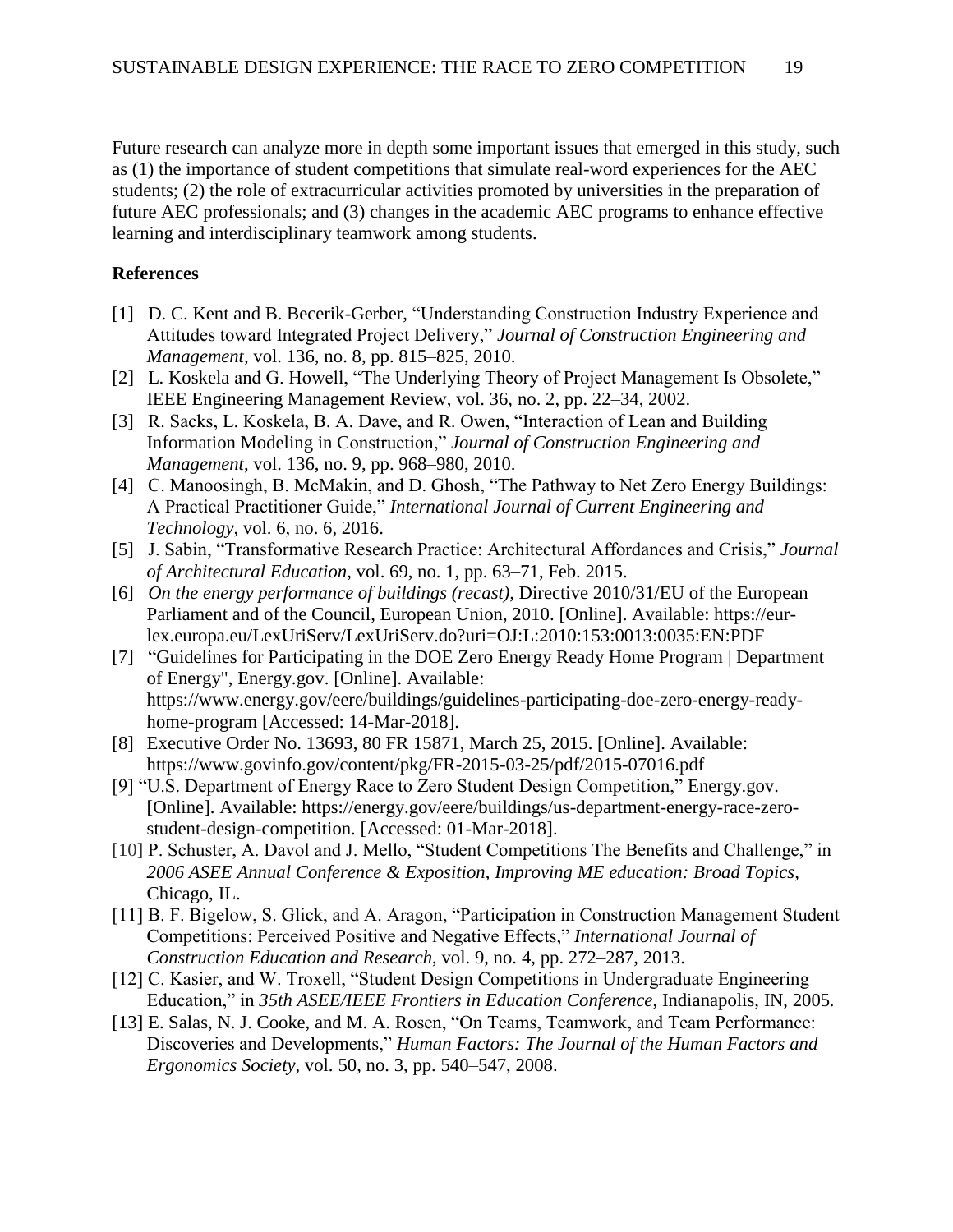- [14] G. R. Jones and J. M. George, "The Experience and Evolution of Trust: Implications for Cooperation and Teamwork," *The Academy of Management Review*, vol. 23, no. 3, p. 531, 1998.
- [15] M. Hoegl and H. G. Gemuenden, "Teamwork Quality and the Success of Innovative Projects: A Theoretical Concept and Empirical Evidence," *Organization Science*, vol. 12, no. 4, pp. 435–449, 2001.
- [16] M. J. Stevens and M. A. Campion, "Staffing Work Teams: Development and Validation of a Selection Test for Teamwork Settings," *Journal of Management*, vol. 25, no. 2, pp. 207– 228, 1999.
- [17] D. J. Leach, T. D. Wall, S. G. Rogelberg, and P. R. Jackson, "Team Autonomy, Performance, and Member Job Strain: Uncovering the Teamwork KSA Link," *Applied Psychology*, vol. 54, no. 1, pp. 1–24, 2005.
- [18] M. J. Stevens and M. A. Campion, "The Knowledge, Skill, and Ability Requirements for Teamwork: Implications for Human Resource Management," *Journal of Management*, vol. 20, no. 2, pp. 503–530, 1994.
- [19] C. M. Clevenger, R. Valdes-Vasquez, and M. Abdallah, "Implementing a Collaboration Activity in Construction Engineering Education," *New Developments in Engineering Education for Sustainable Development World Sustainability Series*, pp. 35–44, 2016.
- [20] D. Forgues and L. Koskela, "The influence of a collaborative procurement approach using integrated design in construction on project team performance," International Journal of Managing Projects in Business, vol. 2, no. 3, pp. 370–385, 2009.
- [21] P. P. Charles and C. R. Thomas, "Four approaches to teaching with building performance simulation tools in undergraduate architecture and engineering education," *Journal of Building Performance Simulation*, vol. 2, no. 2, pp. 95–114, 2009.
- [22] S. Mollaoglu, A. Sparkling, and S. Thomas, "An Inquiry to Move an Underutilized Best Practice Forward: Barriers to Partnering in the Architecture, Engineering, and Construction Industry," Project Management Journal, vol. 46, no. 1, pp. 69–83, 2015.
- [23] I. Kovacic, M. Filzmoser, and F. Denk, "Interdisciplinary Design: Influence of Team Structure on Project Success," *Procedia - Social and Behavioral Sciences*, vol. 119, pp. 549–556, 2014.
- [24] L. Debs, M. Shaurette, and D. Wilder, "Undergraduate Opportunities for Construction Students Multidisciplinary AEC Collaboration and Awareness," *2017 ASEE Annual Conference & Exposition Proceedings*.
- [25] T. Selman and T. Westcott, "Interprofessional Issues in Construction Education," *Construction Research Congress 2005*, 2005.
- [26] A. J. W. Maclaren, M. Wilson, R. Simmonds, A. Hamilton-Pryde, J. Mccarthy, and A. Milligan, "Educating Students for the Collaborative Workplace: Facilitating Interdisciplinary Learning in Construction Courses," *International Journal of Construction Education and Research*, vol. 13, no. 3, pp. 180–202, 2017.
- [27] C. Eastman, P. Teicholz, R. Sacks, and K. Liston, BIM handbook a guide to building information modeling for owners, managers, designers, engineers, and contractors, 2nd ed. Hoboken, NJ: Wiley, 2008.
- [28] C. Eastman, R. Sacks, and G. Lee, "Strategies for Realizing the Benefits of 3D Integrated Modeling of Buildings for the AEC Industry," in *Proceedings of the 19th International Symposium on Automation and Robotics in Construction (ISARC)*, Gaithersburg, MD, 2002.